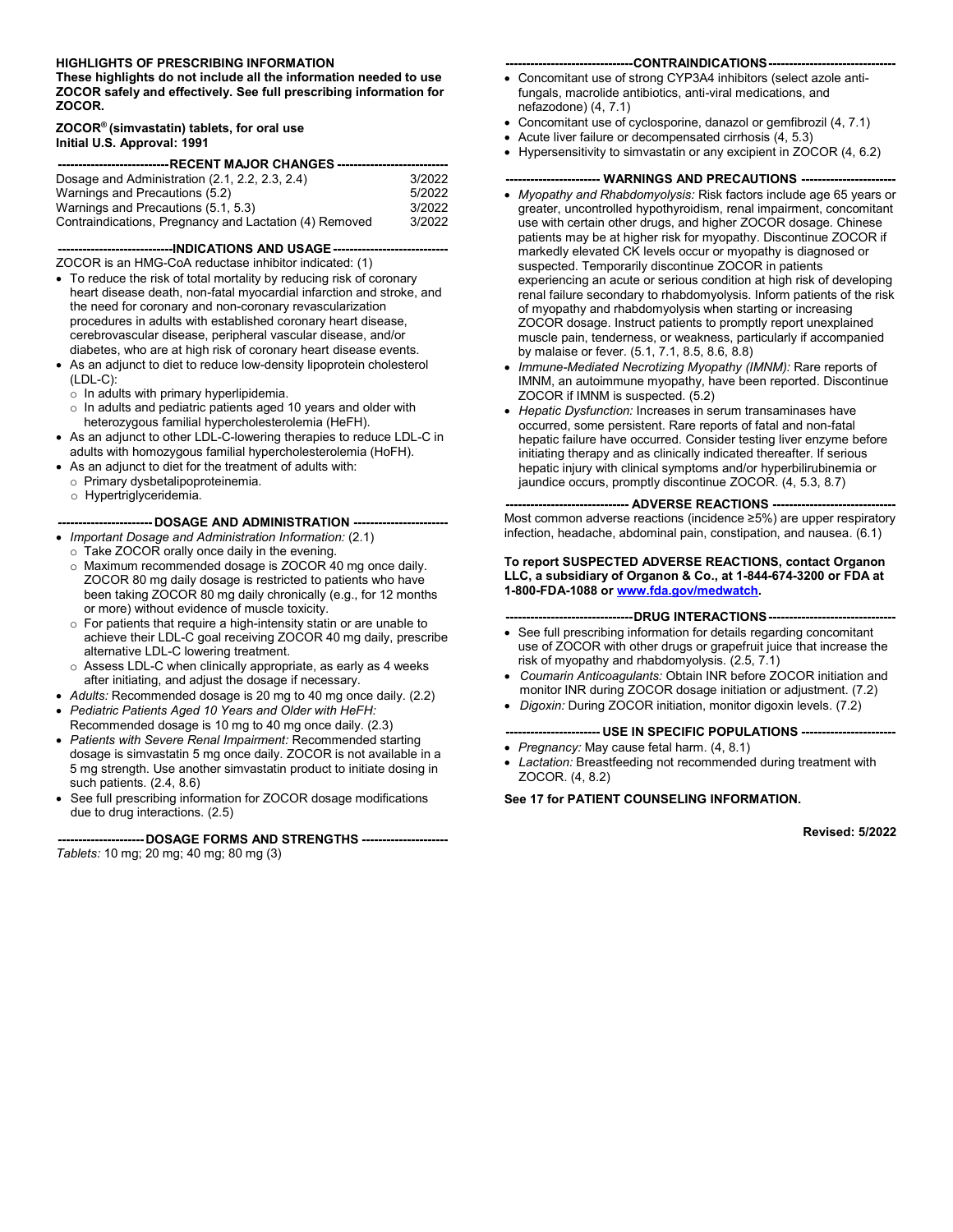### **FULL PRESCRIBING INFORMATION: CONTENTS\***

# **1 INDICATIONS AND USAGE**

- **2 DOSAGE AND ADMINISTRATION**
	- 2.1 Important Dosage and Administration Information
	- 2.2 Recommended Dosage in Adult Patients
	- 2.3 Recommended Dosage in Pediatric Patients 10 Years of Age and Older with HeFH
	- 2.4 Recommended Dosage in Patients with Renal Impairment
	- 2.5 Dosage Modifications Due to Drug Interactions

# **3 DOSAGE FORMS AND STRENGTHS**

# **4 CONTRAINDICATIONS**

- **5 WARNINGS AND PRECAUTIONS**
	- 5.1 Myopathy and Rhabdomyolysis
	- 5.2 Immune-Mediated Necrotizing Myopathy
	- 5.3 Hepatic Dysfunction
	- 5.4 Increases in HbA1c and Fasting Serum Glucose Levels
- **6 ADVERSE REACTIONS**
	- 6.1 Clinical Trials Experience
	- 6.2 Postmarketing Experience

#### **7 DRUG INTERACTIONS**

- 7.1 Drug Interactions that Increase the Risk of Myopathy and Rhabdomyolysis with ZOCOR
- 7.2 ZOCOR Effects on Other Drugs

#### **8 USE IN SPECIFIC POPULATIONS**

- 8.1 Pregnancy
- 8.2 Lactation
- 8.4 Pediatric Use
- 8.5 Geriatric Use<br>8.6 Renal Impairr
- Renal Impairment
- 8.7 Hepatic Impairment
- 8.8 Chinese Patients
- **10 OVERDOSAGE**
- **11 DESCRIPTION**
- **12 CLINICAL PHARMACOLOGY**
	- 12.1 Mechanism of Action
	- 12.2 Pharmacodynamics
	- 12.3 Pharmacokinetics
- **13 NONCLINICAL TOXICOLOGY**
- 13.1 Carcinogenesis, Mutagenesis, Impairment of Fertility **14 CLINICAL STUDIES**
- **16 HOW SUPPLIED/STORAGE AND HANDLING**
- **17 PATIENT COUNSELING INFORMATION**

\*Sections or subsections omitted from the full prescribing information are not listed.

# **FULL PRESCRIBING INFORMATION**

# **1 INDICATIONS AND USAGE**

ZOCOR® is indicated:

- To reduce the risk of total mortality by reducing risk of coronary heart disease death, non-fatal myocardial infarction and stroke, and the need for coronary and non-coronary revascularization procedures in adults with established coronary heart disease, cerebrovascular disease, peripheral vascular disease, and/or diabetes, who are at high risk of coronary heart disease events.
- As an adjunct to diet to reduce low-density lipoprotein cholesterol (LDL-C):
	- o In adults with primary hyperlipidemia.
	- $\circ$  In adults and pediatric patients aged 10 years and older with heterozygous familial hypercholesterolemia (HeFH).
- As an adjunct to other LDL-C-lowering therapies to reduce LDL-C in adults with homozygous familial hypercholesterolemia (HoFH).
- As an adjunct to diet for the treatment of adults with:
	- o Primary dysbetalipoproteinemia.
	- o Hypertriglyceridemia.

# **2 DOSAGE AND ADMINISTRATION**

# **2.1 Important Dosage and Administration Information**

- Take ZOCOR orally once daily in the evening.
- The maximum recommended dosage is ZOCOR 40 mg once daily *[see Dosage and Administration (2.2, 2.3)]*. The ZOCOR 80 mg daily dosage is restricted to patients who have been taking simvastatin 80 mg daily chronically (e.g., for 12 months or more) without evidence of muscle toxicity *[see Warnings and Precautions (5.1)]*.
- For patients that require a high-intensity statin or are unable to achieve their LDL-C goal receiving ZOCOR 40 mg daily, prescribe alternative LDL-C-lowering treatment.
- Assess LDL-C when clinically appropriate, as early as 4 weeks after initiating ZOCOR, and adjust the dosage if necessary.

# **2.2 Recommended Dosage in Adult Patients**

The recommended dosage range of ZOCOR is 20 mg to 40 mg once daily.

# **2.3 Recommended Dosage in Pediatric Patients 10 Years of Age and Older with HeFH**

The recommended dosage range of ZOCOR is 10 mg to 40 mg daily.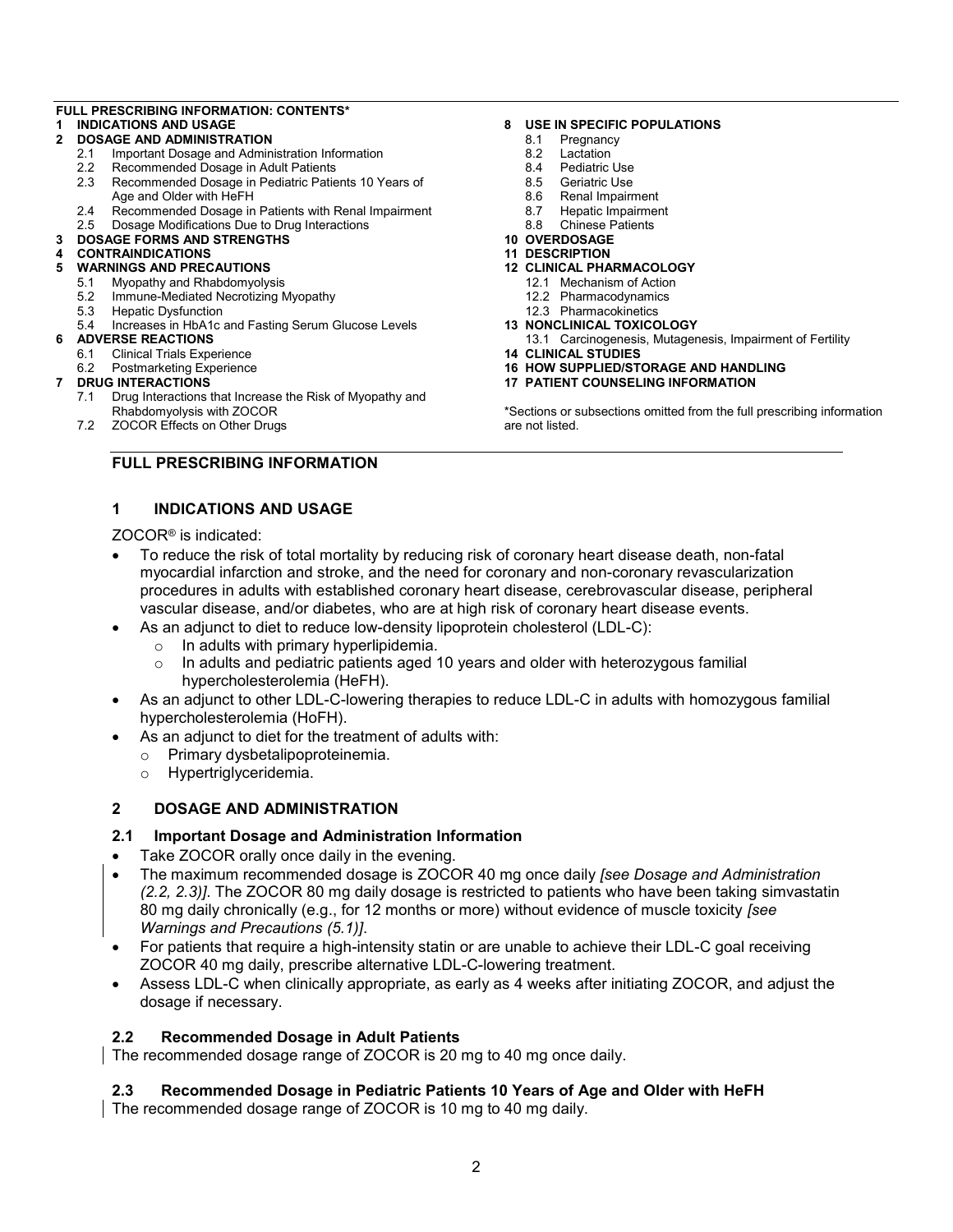# **2.4 Recommended Dosage in Patients with Renal Impairment**

For patients with severe renal impairment Icreatinine clearance (CLcr) 15 – 29 mL/minl, the recommended starting dosage of simvastatin is 5 mg once daily *[see Warnings and Precautions (5.1) and Use in Specific Populations (8.6)]*. ZOCOR is not available in a 5 mg strength. Use another simvastatin product to initiate dosing in such patients.

There are no dosage adjustment recommendations for patients with mild or moderate renal impairment.

# **2.5 Dosage Modifications Due to Drug Interactions**

Concomitant use of ZOCOR with the following drugs requires dosage modification of ZOCOR *[see Warnings and Precautions (5.1) and Drug Interactions (7.1)]*.

# Patients taking Lomitapide

Reduce the dosage of ZOCOR by 50%. Do not exceed ZOCOR 20 mg once daily (or 40 mg once daily for patients who have previously taken ZOCOR 80 mg daily chronically while taking lomitapide) *[see Dosage and Administration (2.1)]*.

Patients taking Verapamil, Diltiazem, or Dronedarone Do not exceed ZOCOR 10 mg once daily.

Patients taking Amiodarone, Amlodipine, or Ranolazine Do not exceed ZOCOR 20 mg once daily.

# **3 DOSAGE FORMS AND STRENGTHS**

ZOCOR tablets:

- 10 mg: peach, oval tablets, marked MSD 735 on one side and plain on the other
- 20 mg: tan, oval tablets, marked MSD 740 on one side and plain on the other
- 40 mg: brick red, oval tablets, marked MSD 749 on one side and plain on the other
- 80 mg: brick red, capsule-shaped tablets, marked 543 on one side and 80 on the other

The 5 mg strength of ZOCOR is no longer being marketed.

# **4 CONTRAINDICATIONS**

ZOCOR is contraindicated in the following conditions:

- Concomitant use of strong CYP3A4 inhibitors (select azole anti-fungals, macrolide antibiotics, anti-viral medications, and nefazodone) *[see Drug Interactions (7.1)]*.
- Concomitant use of cyclosporine, danazol or gemfibrozil *[see Drug Interactions (7.1)]*.
- Acute liver failure or decompensated cirrhosis *[see Warnings and Precautions (5.3)]*.
- Hypersensitivity to simvastatin or any excipients in ZOCOR. Hypersensitivity reactions, including anaphylaxis, angioedema and Stevens-Johnson syndrome, have been reported *[see Adverse Reactions (6.2)]*.

# **5 WARNINGS AND PRECAUTIONS**

# **5.1 Myopathy and Rhabdomyolysis**

ZOCOR may cause myopathy and rhabdomyolysis. Acute kidney injury secondary to myoglobinuria and rare fatalities have occurred as a result of rhabdomyolysis in patients treated with statins, including ZOCOR.

In clinical studies of 24,747 ZOCOR-treated patients with a median follow-up of 4 years, the incidence of myopathy, defined as unexplained muscle weakness, pain, or tenderness accompanied by creatinine kinase (CK) increases greater than ten times the upper limit of normal (10xULN), were approximately 0.03%, 0.08%, and 0.61% in patients treated with ZOCOR 20 mg, 40 mg, and 80 mg daily, respectively. In another clinical study of 12,064 ZOCOR-treated patients (with a history of myocardial infarction) with a mean follow-up of 6.7 years, the incidences of myopathy in patients taking ZOCOR 20 mg and 80 mg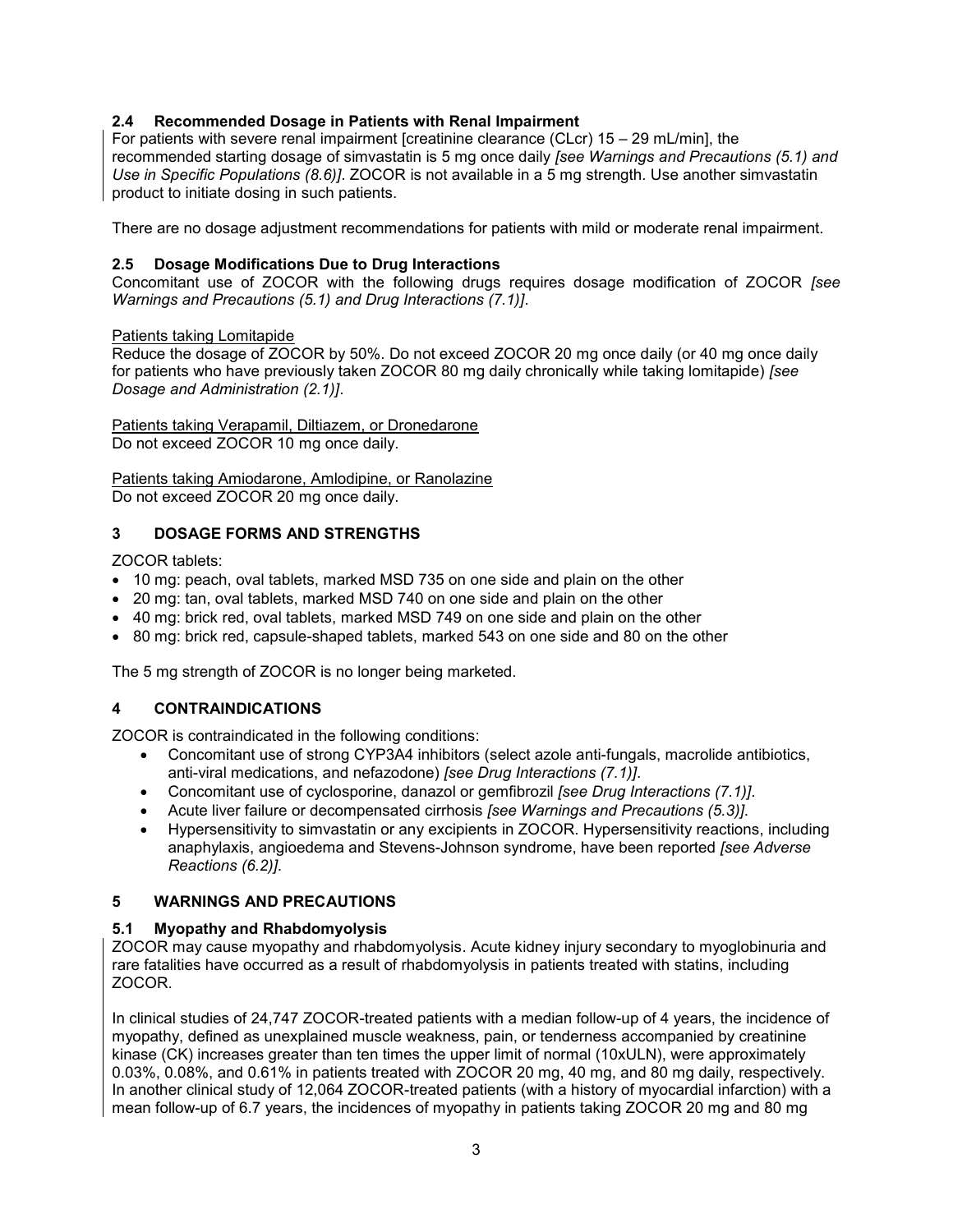daily were approximately 0.02% and 0.9%, respectively. The incidences of rhabdomyolysis (defined as myopathy with a CK >40xULN) in patients taking ZOCOR 20 mg and 80 mg daily were approximately 0% and 0.4%, respectively *[see Adverse Reactions (6.1)]*.

# Risk Factors for Myopathy

Risk factors for myopathy include age 65 years or greater, uncontrolled hypothyroidism, renal impairment, concomitant use with certain other drugs (including other lipid-lowering therapies), and higher ZOCOR dosage; Chinese patients on ZOCOR may be at higher risk for myopathy *[see Contraindications (4), Drug Interactions (7.1), and Use in Specific Populations (8.8)]*. The risk of myopathy is increased by elevated plasma levels of simvastatin and simvastatin acid. The risk is also greater in patients taking ZOCOR 80 mg daily compared with patients taking lower ZOCOR dosages and compared with patients using other statins with similar or greater LDL-C-lowering efficacy *[see Adverse Reactions (6.1)]*.

# Steps to Prevent or Reduce the Risk of Myopathy and Rhabdomyolysis

The concomitant use of strong CYP3A4 inhibitors with ZOCOR is contraindicated. If short-term treatment with strong CYP3A4 inhibitors is required, temporarily suspend ZOCOR during the duration of strong CYP3A4 inhibitor treatment. The concomitant use of ZOCOR with gemfibrozil, cyclosporine, or danazol is also contraindicated *[see Contraindications (4) and Drug Interactions (7.1)]*.

ZOCOR dosage modifications are recommended for patients taking lomitapide, verapamil, diltiazem, dronedarone, amiodarone, amlodipine or ranolazine *[see Dosage and Administration (2.5)]*. ZOCOR use should be temporarily suspended in patients taking daptomycin. Lipid modifying doses (≥1 gram/day) of niacin, fibrates, colchicine, and grapefruit juice may also increase the risk of myopathy and rhabdomyolysis *[see Drug Interactions (7.1)]*.

Use the 80 mg daily dosage of ZOCOR only in patients who have been taking simvastatin 80 mg daily chronically without evidence of muscle toxicity *[see Dosage and Administration (2.1)]*. If patients treated with ZOCOR 80 mg are prescribed an interacting drug that increases the risk for myopathy and rhabdomyolysis, switch to an alternate statin *[see Drug Interactions (7.1)]*.

Discontinue ZOCOR if markedly elevated CK levels occur or if myopathy is either diagnosed or suspected. Muscle symptoms and CK increases may resolve if ZOCOR is discontinued. Temporarily discontinue ZOCOR in patients experiencing an acute or serious condition at high risk of developing renal failure secondary to rhabdomyolysis, e.g., sepsis; shock; severe hypovolemia; major surgery; trauma; severe metabolic, endocrine, or electrolyte disorders; or uncontrolled epilepsy.

Inform patients of the risk of myopathy and rhabdomyolysis when starting or increasing the ZOCOR dosage and advise patients receiving ZOCOR 80 mg of the increased risk of myopathy and rhabdomyolysis. Instruct patients to promptly report any unexplained muscle pain, tenderness or weakness, particularly if accompanied by malaise or fever.

# **5.2 Immune-Mediated Necrotizing Myopathy**

There have been rare reports of immune-mediated necrotizing myopathy (IMNM), an autoimmune myopathy, associated with statin use, including reports of recurrence when the same or a different statin was administered. IMNM is characterized by proximal muscle weakness and elevated serum creatine kinase that persist despite discontinuation of statin treatment; positive anti-HMG CoA reductase antibody; muscle biopsy showing necrotizing myopathy without significant inflammation; and improvement with immunosuppressive agents. Additional neuromuscular and serologic testing may be necessary. Treatment with immunosuppressive agents may be required. Discontinue ZOCOR if IMNM is suspected.

# **5.3 Hepatic Dysfunction**

Increases in serum transaminases have been reported with use of *ZOCOR [see Adverse Reactions (6.1)]*. In most cases, these changes appeared soon after initiation, were transient, were not accompanied by symptoms, and resolved or improved on continued therapy or after a brief interruption in therapy. Persistent increases to more than 3xULN in serum transaminases have occurred in approximately 1% of patients receiving ZOCOR in clinical studies. Marked persistent increases of hepatic transaminases have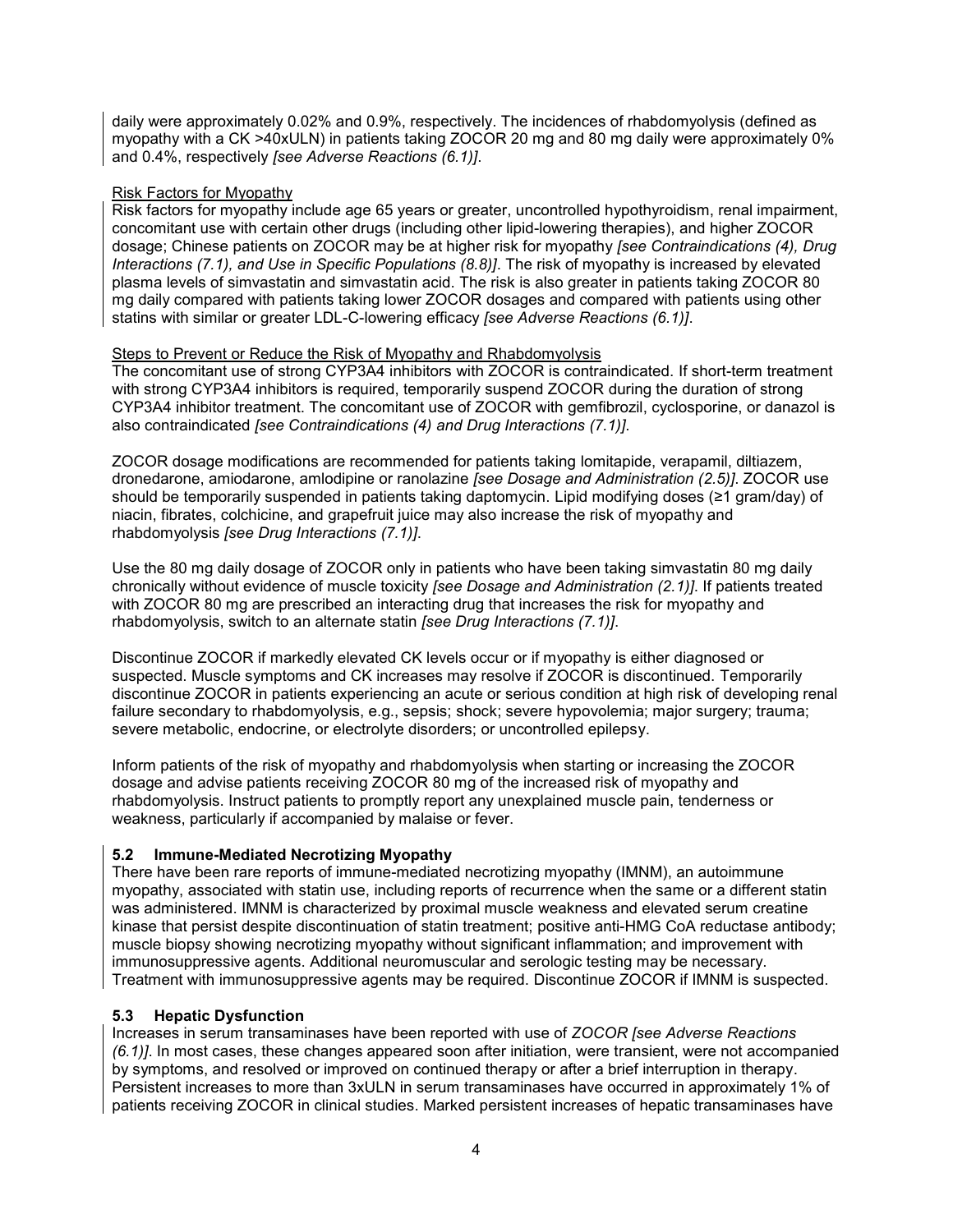also occurred with ZOCOR. There have been rare postmarketing reports of fatal and non-fatal hepatic failure in patients taking statins, including ZOCOR.

Patients who consume substantial quantities of alcohol and/or have a history of liver disease may be at increased risk for hepatic injury.

Consider liver enzyme testing before ZOCOR initiation and when clinically indicated thereafter. ZOCOR is contraindicated in patients with acute liver failure or decompensated cirrhosis *[see Contraindications (4)]*. If serious hepatic injury with clinical symptoms and/or hyperbilirubinemia or jaundice occurs, promptly discontinue ZOCOR.

# **5.4 Increases in HbA1c and Fasting Serum Glucose Levels**

Increases in HbA1c and fasting serum glucose levels have been reported with statins, including ZOCOR. Optimize lifestyle measures, including regular exercise, maintaining a healthy body weight, and making healthy food choices.

# **6 ADVERSE REACTIONS**

The following important adverse reactions are described below and elsewhere in the labeling:

- Myopathy and Rhabdomyolysis *[see Warnings and Precautions (5.1)]*
- Immune-Mediated Necrotizing Myopathy *[see Warnings and Precautions (5.2)]*
- Hepatic Dysfunction *[see Warnings and Precautions (5.3)]*
- Increases in HbA1c and Fasting Serum Glucose Levels *[see Warnings and Precautions (5.4)]*

# **6.1 Clinical Trials Experience**

Because clinical studies are conducted under widely varying conditions, adverse reaction rates observed in the clinical studies of a drug cannot be directly compared to rates in the clinical studies of another drug and may not reflect the rates observed in practice.

In clinical studies, 2,423 adult patients were exposed to ZOCOR with a median duration of follow-up of approximately 18 months. The most commonly reported adverse reactions (incidence ≥5%) in these ZOCOR clinical studies were: upper respiratory infections (9%), headache (7%), abdominal pain (7%), constipation (7%), and nausea (5%). Overall, 1.4% of patients discontinued ZOCOR due to adverse reactions. The most common adverse reactions that led to discontinuation were: gastrointestinal disorders (0.5%), myalgia (0.1%), and arthralgia (0.1%).

In a Cardiovascular Outcomes Study (the Scandinavian Simvastatin Survival Study [Study 4S]), adult patients (age range 35-71 years, 19% women, 100% Caucasians) were treated with 20-40 mg per day of ZOCOR or placebo over a median of 5.4 years *[see Clinical Studies (14)]*; adverse reactions reported in  $\geq$ 2% of patients and at a rate greater than placebo are shown in Table 1.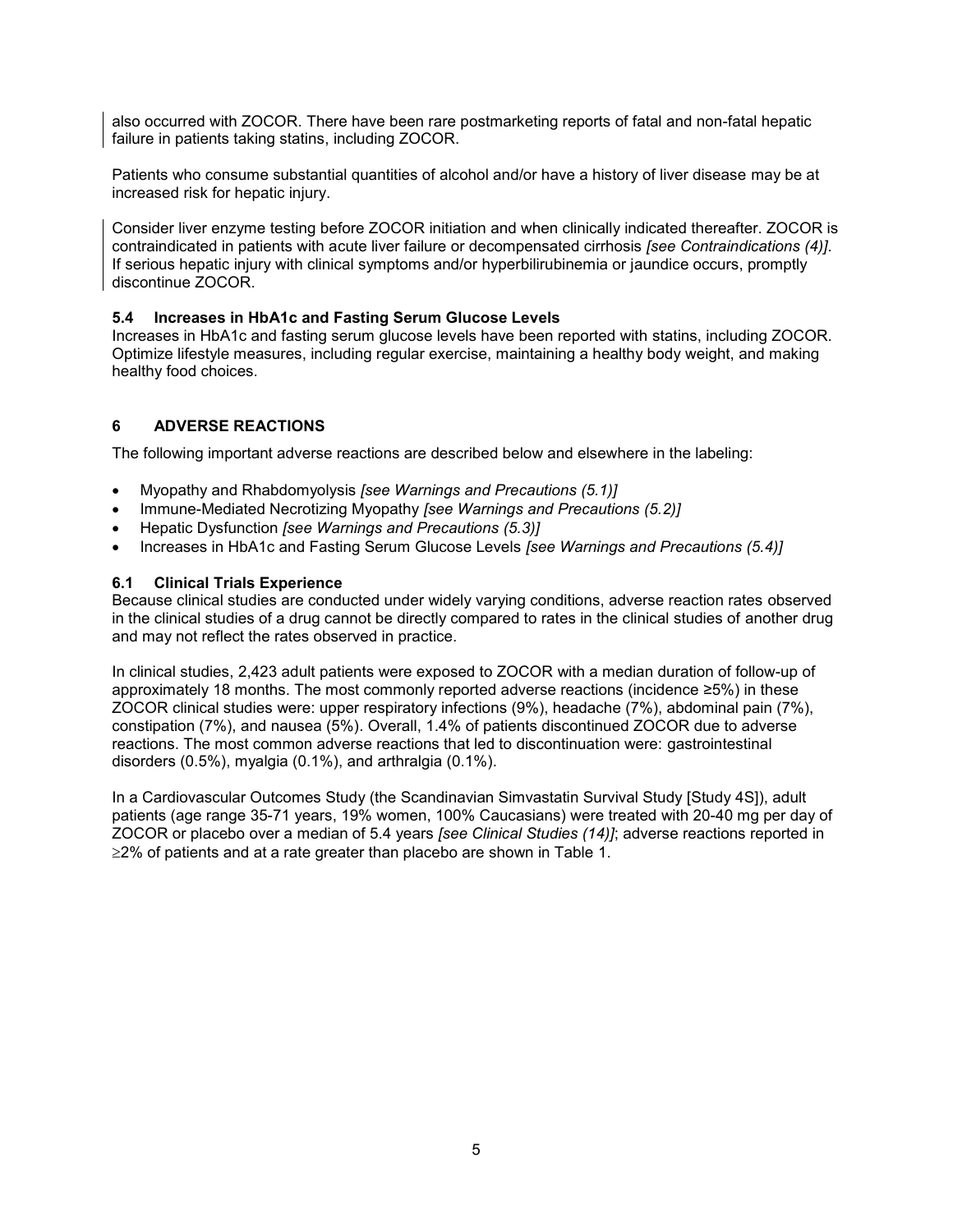|                         | % Placebo<br>$(N = 2,223)$ | % ZOCOR<br>$(N = 2,221)$ |
|-------------------------|----------------------------|--------------------------|
| <b>Bronchitis</b>       | 6.3                        | 6.6                      |
| Abdominal pain          | 5.8                        | 5.9                      |
| Atrial fibrillation     | 5.1                        | 5.7                      |
| Gastritis               | 3.9                        | 4.9                      |
| Eczema                  | 3.0                        | 4.5                      |
| Vertigo                 | 4.2                        | 4.5                      |
| Diabetes mellitus       | 3.6                        | 4.2                      |
| Insomnia                | 3.8                        | 4.0                      |
| Myalgia                 | 3.2                        | 3.7                      |
| Urinary tract infection | 3.1                        | 3.2                      |
| Edema/swelling          | 2.3                        | 2.7                      |
| Headache                | 2.1                        | 2.5                      |
| <b>Sinusitis</b>        | 1.8                        | 2.3                      |
| Constipation            | 1.6                        | 2.2                      |

#### **Table 1: Adverse Reactions Reported ≥2% of Patients Treated with ZOCOR and Greater than Placebo in Study 4S**

### Myopathy/Rhabdomyolysis

In clinical studies with a median follow-up of at least 4 years, in which 24,747 patients received ZOCOR, the incidence of myopathy (defined as unexplained muscle weakness, pain, or tenderness accompanied by CK increases greater than 10xULN) was approximately 0.03%, 0.08%, and 0.61% for the ZOCOR 20 mg, 40 mg, and 80 mg daily groups, respectively.

In a clinical outcomes study in which 12,064 adult patients with a history of myocardial infarction were treated with ZOCOR (mean follow-up 6.7 years), the incidence of myopathy (defined as unexplained muscle weakness or pain with a serum CK >10x [1200 U/L] ULN) in patients taking ZOCOR 20 mg and 80 mg daily was approximately 0.02% and 0.9%, respectively. The incidence of rhabdomyolysis (defined as myopathy with a CK >40xULN) in patients on ZOCOR 20 mg and 80 mg daily was approximately 0% and 0.4%, respectively. The incidence of myopathy and rhabdomyolysis were highest during the first year and then decreased during the subsequent years of treatment.

In another clinical outcomes study in which 10,269 adult patients were treated with ZOCOR 40 mg per day (mean follow-up of 5 years), the incidence of myopathy/rhabdomyolysis was <0.1% in patients treated with ZOCOR.

# Elevations in Liver Enzyme Tests

Moderate (less than 3xULN) elevations of serum transaminases have been reported with use of ZOCOR.

Persistent increases to more than 3xULN in serum transaminases have occurred in approximately 1% of patients receiving ZOCOR in clinical studies. Marked persistent increases of hepatic transaminases have occurred with ZOCOR. Elevated alkaline phosphatase and  $\gamma$ -glutamyl transpeptidase have also been reported.

In Study 4S, with a median follow-up of 5.4 years, 1,986 adult patients were treated with ZOCOR 20 mg once daily, of whom 37% titrated to 40 mg once daily. The percentage of patients with one or more occurrences of transaminase elevations to >3xULN was 0.7% in patients taking ZOCOR compared with 0.6% in patients taking placebo. Elevated transaminases leading to discontinuation of study treatment occurred in 0.4% of patients taking ZOCOR and 0.2% of patients taking placebo. The majority of elevated transaminases leading to treatment discontinuation occurred within in the first year.

### Adverse Reactions in Pediatric Patients with Heterozygous Familial Hypercholesterolemia

In a 48-week clinical study in pediatric patients 10 years of age and older (43% female, 97.7% Caucasians, 1.7% Hispanics, 0.6% Multiracial) with HeFH (n=175), treated with placebo or ZOCOR (10- 40 mg daily), the most common adverse reactions were upper respiratory infection, headache, abdominal pain, and nausea *[see Use in Specific Populations (8.4) and Clinical Studies (14)]*.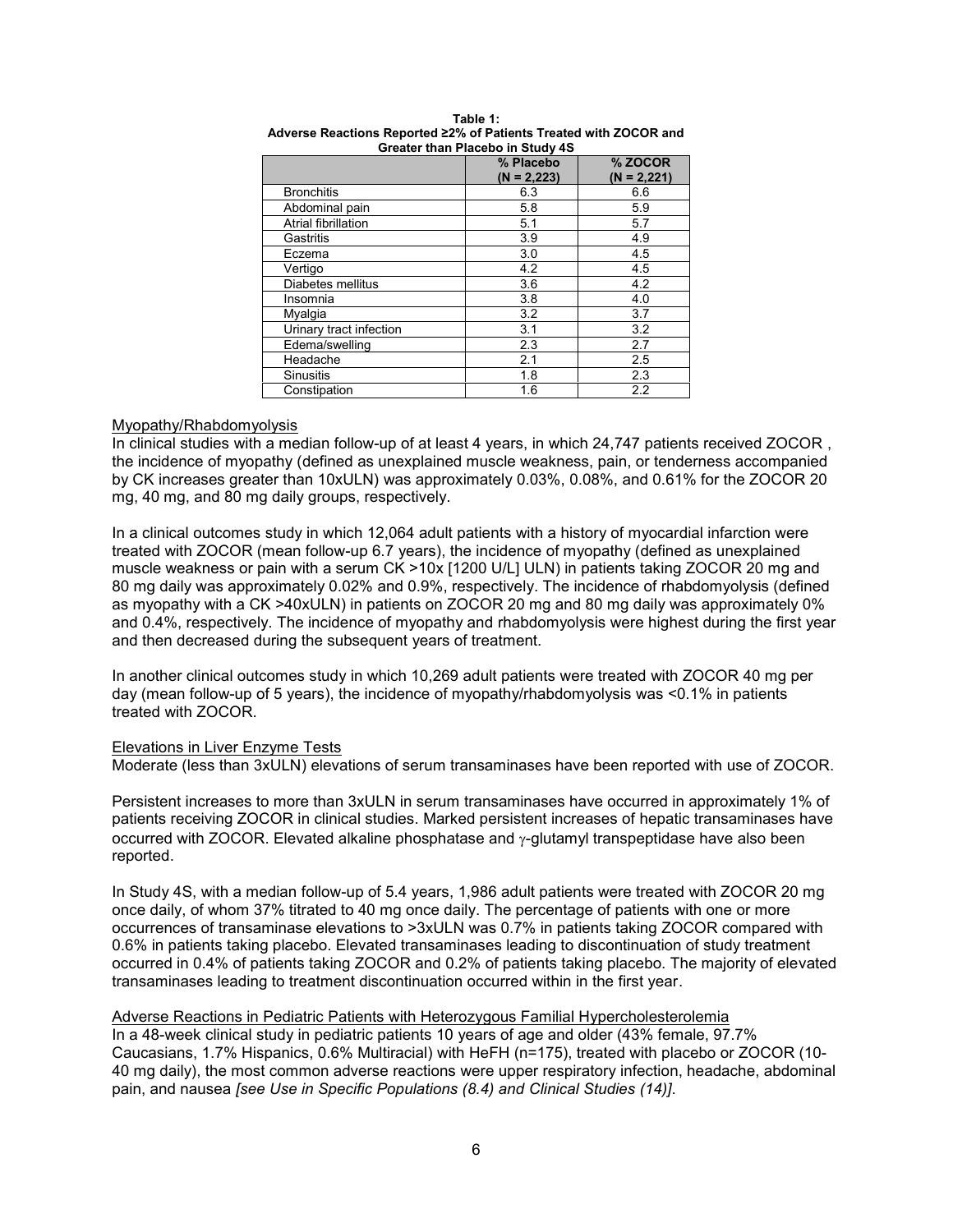# **6.2 Postmarketing Experience**

The following adverse reactions have been identified during post-approval use of ZOCOR. Because these reactions are reported voluntarily from a population of uncertain size, it is not always possible to reliably estimate their frequency or establish a causal relationship to drug exposure.

*Body as whole:* fever, chills, malaise, asthenia

*Blood and Lymphatic System Disorders:* anemia, thrombocytopenia, leukopenia, hemolytic anemia, positive ANA, ESR increase, eosinophilia

*Gastrointestinal Disorders:* pancreatitis, vomiting

*Hepatic and Pancreatic Disorders:* hepatitis/jaundice, fatal and non-fatal hepatic failure

*Immune System Disorders:* hypersensitivity syndrome including: anaphylaxis, angioedema, lupus erythematous-like syndrome, dermatomyositis, vasculitis

*Musculoskeletal and Connective Tissue Disorders:* muscle cramps, immune-mediated necrotizing myopathy, polymyalgia rheumatica, arthritis

*Nervous System Disorders:* dizziness, depression, paresthesia, peripheral neuropathy. Rare reports of cognitive impairment (e.g., memory loss, forgetfulness, amnesia, memory impairment, confusion) associated with statin use. Cognitive impairment was generally nonserious, and reversible upon statin discontinuation, with variable times to symptom onset (1 day to years) and symptom resolution (median of 3 weeks).

*Skin and Subcutaneous Tissue Disorders:* pruritus, alopecia, a variety of skin changes (e.g., nodules, discoloration, dryness of skin/mucous membranes, changes to hair/nails), purpura, lichen planus, urticaria, photosensitivity, flushing, toxic epidermal necrolysis, erythema multiforme, including Stevens-Johnson syndrome

*Respiratory and Thoracic:* interstitial lung disease, dyspnea

*Reproductive System Disorders:* erectile dysfunction

# **7 DRUG INTERACTIONS**

**7.1 Drug Interactions that Increase the Risk of Myopathy and Rhabdomyolysis with ZOCOR**

ZOCOR is a substrate of CYP3A4 and of the transport protein OATP1B1. ZOCOR exposure can be significantly increased with concomitant administration of inhibitors of CYP3A4 and OATP1B1. Table 2 includes a list of drugs that increase the risk of myopathy and rhabdomyolysis when used concomitantly with ZOCOR and instructions for preventing or managing them *[see Warnings and Precautions (5.1) and Clinical Pharmacology (12.3)]*.

| Table 2: Drug Interactions that Increase the Risk of Myopathy and Rhabdomyolysis with |
|---------------------------------------------------------------------------------------|
| <b>ZOCOR</b>                                                                          |

| <b>Strong CYP3A4 inhibitors</b> |                                                                                                                                                                                                                                                                             |
|---------------------------------|-----------------------------------------------------------------------------------------------------------------------------------------------------------------------------------------------------------------------------------------------------------------------------|
|                                 | Simvastatin is a substrate of CYP3A4. Concomitant use of strong CYP3A4 inhibitors with<br>Clinical Impact:   ZOCOR increases simvastatin exposure and increases the risk of myopathy and<br>rhabdomyolysis, particularly with higher ZOCOR dosages.                         |
| Intervention:                   | Concomitant use of strong CYP3A4 inhibitors with ZOCOR is contraindicated [see<br>Contraindications (4)]. If treatment with a CYP3A4 inhibitor is unavoidable, suspend<br>ZOCOR during the course of strong CYP3A4 inhibitor treatment.                                     |
| Examples:                       | Select azole anti-fungals (e.g., itraconazole, ketoconazole, posaconazole, and<br>voriconazole), select macrolide antibiotics (e.g., erythromycin and clarithromycin), select<br>HIV protease inhibitors (e.g., nelfinavir, ritonavir, and darunavir/ritonavir), select HCV |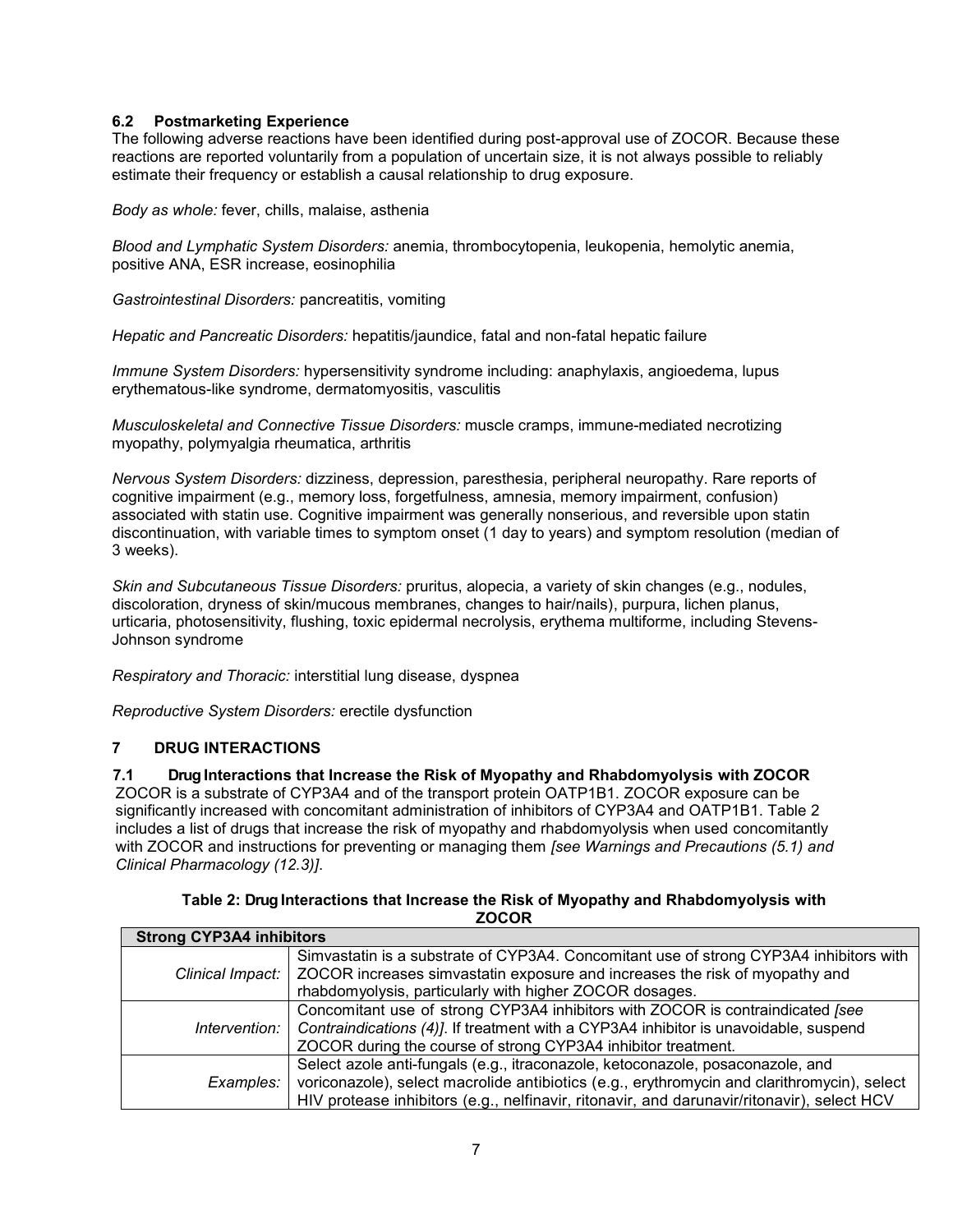|                                          | protease inhibitors (e.g., boceprevir and telaprevir), cobicistat-containing products, and                                                                                                                                                                                                                                                                                                                                                                                                                                                        |
|------------------------------------------|---------------------------------------------------------------------------------------------------------------------------------------------------------------------------------------------------------------------------------------------------------------------------------------------------------------------------------------------------------------------------------------------------------------------------------------------------------------------------------------------------------------------------------------------------|
|                                          | nefazodone.                                                                                                                                                                                                                                                                                                                                                                                                                                                                                                                                       |
| Cyclosporine, Danazol, or Gemfibrozil    |                                                                                                                                                                                                                                                                                                                                                                                                                                                                                                                                                   |
| Clinical Impact:                         | The risk of myopathy and rhabdomyolysis is increased with concomitant use of<br>cyclosporine, danazol, or gemfibrozil with ZOCOR. Gemfibrozil may cause myopathy<br>when given alone.                                                                                                                                                                                                                                                                                                                                                             |
| Intervention:                            | Concomitant use of cyclosporine, danazol, or gemfibrozil with ZOCOR is contraindicated<br>[see Contraindications (4)].                                                                                                                                                                                                                                                                                                                                                                                                                            |
|                                          | Amiodarone, Dronedarone, Ranolazine, or Calcium Channel Blockers                                                                                                                                                                                                                                                                                                                                                                                                                                                                                  |
| Clinical Impact:                         | The risk of myopathy and rhabdomyolysis is increased by concomitant use of<br>amiodarone, dronedarone, ranolazine, or calcium channel blockers with ZOCOR.                                                                                                                                                                                                                                                                                                                                                                                        |
| Intervention:                            | For patients taking verapamil, diltiazem, or dronedarone, do not exceed ZOCOR 10 mg<br>daily. For patients taking amiodarone, amlodipine, or ranolazine, do not exceed ZOCOR<br>20 mg daily [see Dosage and Administration (2.5)].                                                                                                                                                                                                                                                                                                                |
| Lomitapide                               |                                                                                                                                                                                                                                                                                                                                                                                                                                                                                                                                                   |
| Clinical Impact:                         | Simvastatin exposure is approximately doubled with concomitant use of lomitapide and<br>the risk of myopathy and rhabdomyolysis is increased.                                                                                                                                                                                                                                                                                                                                                                                                     |
| Intervention:                            | Reduce the dose of ZOCOR by 50% if initiating lomitapide. Do not exceed ZOCOR 20<br>mg daily (or ZOCOR 40 mg daily for patients who have previously taken ZOCOR 80 mg<br>daily chronically) while taking lomitapide [see Dosage and Administration (2.1, 2.5)].                                                                                                                                                                                                                                                                                   |
| <b>Daptomycin</b>                        |                                                                                                                                                                                                                                                                                                                                                                                                                                                                                                                                                   |
| Clinical Impact:                         | Cases of rhabdomyolysis have been reported with simvastatin administered with<br>daptomycin. Both ZOCOR and daptomycin can cause myopathy and rhabdomyolysis<br>when given alone and the risk of myopathy and rhabdomyolysis may be increased by<br>coadministration.                                                                                                                                                                                                                                                                             |
| Intervention:                            | If treatment with daptomycin is required, consider temporarily suspending ZOCOR during<br>the course of daptomycin treatment.                                                                                                                                                                                                                                                                                                                                                                                                                     |
| <b>Niacin</b>                            |                                                                                                                                                                                                                                                                                                                                                                                                                                                                                                                                                   |
| Clinical Impact:                         | Cases of myopathy and rhabdomyolysis have been observed with concomitant use of<br>lipid modifying dosages of niacin-containing products (≥1 gram/day niacin) with ZOCOR.<br>The risk of myopathy is greater in Chinese patients. In a clinical study (median follow-up<br>3.9 years) of patients at high risk of CVD and with well-controlled LDL-C levels on<br>simvastatin 40 mg/day with or without ezetimibe 10 mg/day, there was no incremental<br>benefit on cardiovascular outcomes with the addition of lipid-modifying doses of niacin. |
| Intervention:                            | Concomitant use of ZOCOR with lipid-modifying dosages of niacin is not recommended<br>in Chinese patients [see Use in Specific Populations (8.8)]. For non-Chinese patients,<br>consider if the benefit of using lipid-modifying doses of niacin concomitantly with ZOCOR<br>outweighs the increased risk of myopathy and rhabdomyolysis. If concomitant use is<br>decided, monitor patients for signs and symptoms of myopathy, particularly during<br>initiation of therapy and during upward dose titration of either drug.                    |
| <b>Fibrates (other than Gemfibrozil)</b> |                                                                                                                                                                                                                                                                                                                                                                                                                                                                                                                                                   |
| Clinical Impact:                         | Fibrates may cause myopathy when given alone. The risk of myopathy and<br>rhabdomyolysis is increased with concomitant use of fibrates with ZOCOR.                                                                                                                                                                                                                                                                                                                                                                                                |
| Intervention:                            | Consider if the benefit of using fibrates concomitantly with ZOCOR outweighs the<br>increased risk of myopathy and rhabdomyolysis. If concomitant use is decided, monitor<br>patients for signs and symptoms of myopathy, particularly during initiation of therapy and<br>during upward dose titration of either drug.                                                                                                                                                                                                                           |
| <b>Colchicine</b>                        |                                                                                                                                                                                                                                                                                                                                                                                                                                                                                                                                                   |
| Clinical Impact:                         | Cases of myopathy and rhabdomyolysis have been reported with concomitant use of<br>colchicine with ZOCOR.                                                                                                                                                                                                                                                                                                                                                                                                                                         |
|                                          | Consider if the benefit of using colchicine concomitantly with ZOCOR outweighs the                                                                                                                                                                                                                                                                                                                                                                                                                                                                |
| Intervention:<br><b>Grapefruit Juice</b> | increased risk of myopathy and rhabdomyolysis. If concomitant use is decided, monitor<br>patients for signs and symptoms of myopathy, particularly during initiation of therapy and<br>during upward dose titration of either drug.                                                                                                                                                                                                                                                                                                               |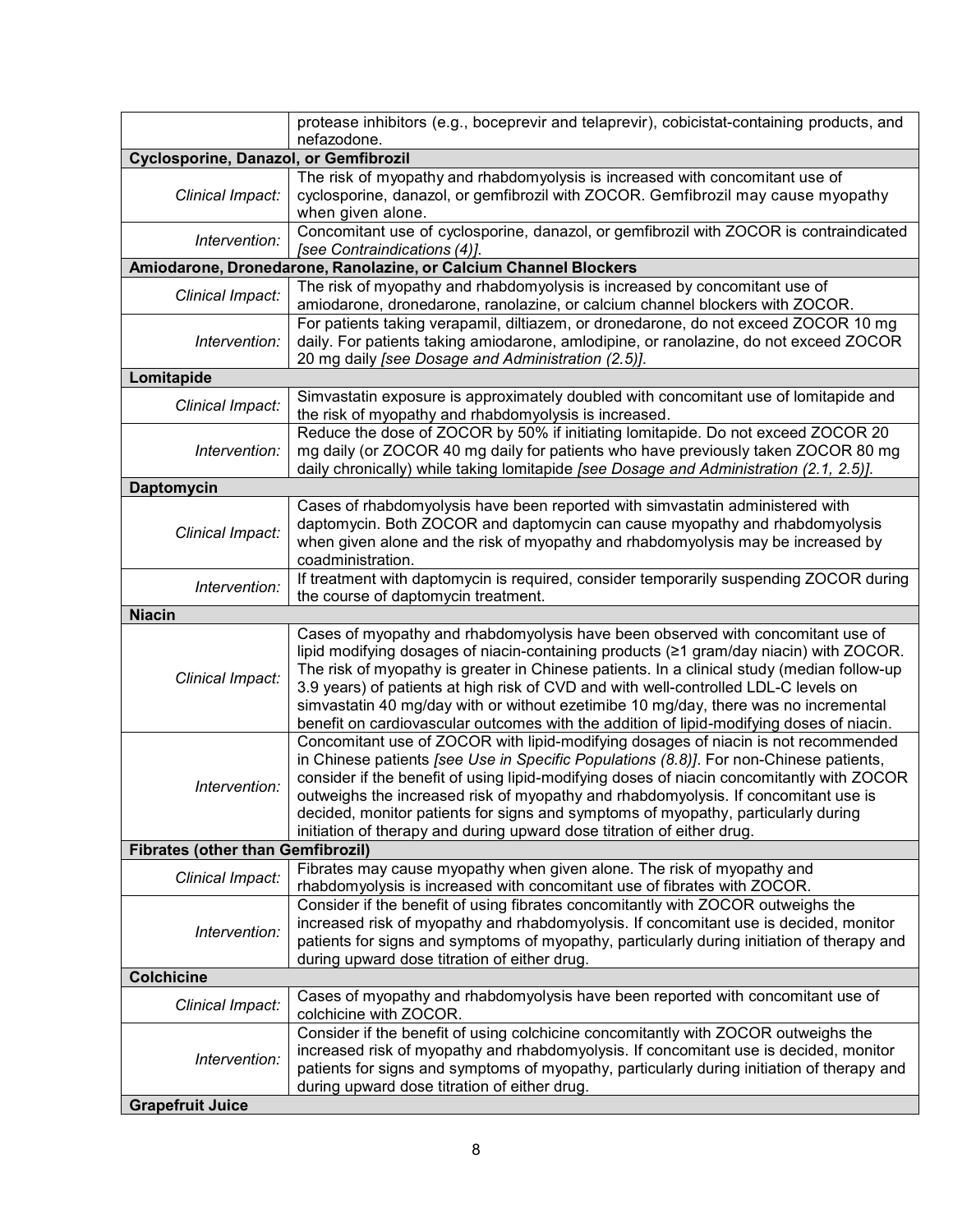| Clinical Impact: | Grapefruit juice can raise the plasma levels of simvastatin and may increase the risk of |
|------------------|------------------------------------------------------------------------------------------|
|                  | myopathy and rhabdomyolysis.                                                             |
| Intervention:    | Avoid grapefruit juice when taking ZOCOR.                                                |

#### **7.2 ZOCOR Effects on Other Drugs**

Table 3 presents ZOCOR's effect on other drugs and instructions for preventing or managing them.

|  | Table 3: ZOCOR Effects on Other Drugs |  |
|--|---------------------------------------|--|
|--|---------------------------------------|--|

| <b>Coumarin Anticoagulants</b> |                                                                                                                                                                                                                                                                                                                                                                                                                                       |
|--------------------------------|---------------------------------------------------------------------------------------------------------------------------------------------------------------------------------------------------------------------------------------------------------------------------------------------------------------------------------------------------------------------------------------------------------------------------------------|
| Clinical Impact:               | ZOCOR may potentiate the effect of coumarin anticoagulants and increase the INR. The<br>concomitant use of ZOCOR (20 to 40 mg) and coumarin anticoagulants increased the INR<br>from a baseline of 1.7 to 1.8 in healthy subjects and from 2.6 to 3.4 in patients with<br>hyperlipidemia. There are postmarketing reports of clinically evident bleeding and/or<br>increased INR in patients taking concomitant statins and warfarin. |
| Intervention:                  | In patients taking coumarin anticoagulants, obtain an INR before starting ZOCOR and<br>frequently enough after initiation, dose titration, or discontinuation to ensure that no<br>significant alteration in INR occurs. Once the INR is stable, monitor INR at regularly<br>recommended intervals.                                                                                                                                   |
| <b>Digoxin</b>                 |                                                                                                                                                                                                                                                                                                                                                                                                                                       |
| Clinical Impact:               | Concomitant use of digoxin with ZOCOR may result in elevated plasma digoxin<br>concentrations [see Clinical Pharmacology (12.3)].                                                                                                                                                                                                                                                                                                     |
| Intervention:                  | Monitor digoxin levels in patients taking digoxin when ZOCOR is initiated.                                                                                                                                                                                                                                                                                                                                                            |

### **8 USE IN SPECIFIC POPULATIONS**

# **8.1 Pregnancy**

# Risk Summary

Discontinue ZOCOR when pregnancy is recognized. Alternatively, consider the ongoing therapeutic needs of the individual patient.

ZOCOR decreases synthesis of cholesterol and possibly other biologically active substances derived from cholesterol; therefore, ZOCOR may cause fetal harm when administered to pregnant patients based on the mechanism of action *[see Clinical Pharmacology (12.1)]*. In addition, treatment of hyperlipidemia is not generally necessary during pregnancy. Atherosclerosis is a chronic process and the discontinuation of lipid-lowering drugs during pregnancy should have little impact on the outcome of long-term therapy of primary hyperlipidemia for most patients.

Available data from case series and prospective and retrospective observational cohort studies over decades of use with statins in pregnant women have not identified a drug-associated risk of major congenital malformations. Published data from prospective and retrospective observational cohort studies with ZOCOR use in pregnant women are insufficient to determine if there is a drug-associated risk of miscarriage *(see* Data*)*.

In animal reproduction studies, no adverse developmental effects were observed in pregnant rats or rabbits orally administered simvastatin during the period of organogenesis at doses that resulted in 2.5 and 2 times, respectively, the human exposure at the maximum recommended human dosage of 80 mg/day, based on body surface area (mg/m<sup>2</sup> ) *(see* Data*).*

The estimated background risk of major birth defects and miscarriage for the indicated population is unknown. In the U.S. general population, the estimated background risk of major birth defects and miscarriage in clinically recognized pregnancies is 2 to 4% and 15 to 20%, respectively.

#### Data

#### *Human Data*

A Medicaid cohort linkage study of 1152 statin-exposed pregnant women compared to 886,996 controls did not find a significant teratogenic effect from maternal use of statins in the first trimester of pregnancy, after adjusting for potential confounders – including maternal age, diabetes mellitus, hypertension, obesity, and alcohol and tobacco use – using propensity score-based methods. The relative risk of congenital malformations between the group with statin use and the group with no statin use in the first trimester was 1.07 (95% confidence interval 0.85 to 1.37) after controlling for confounders,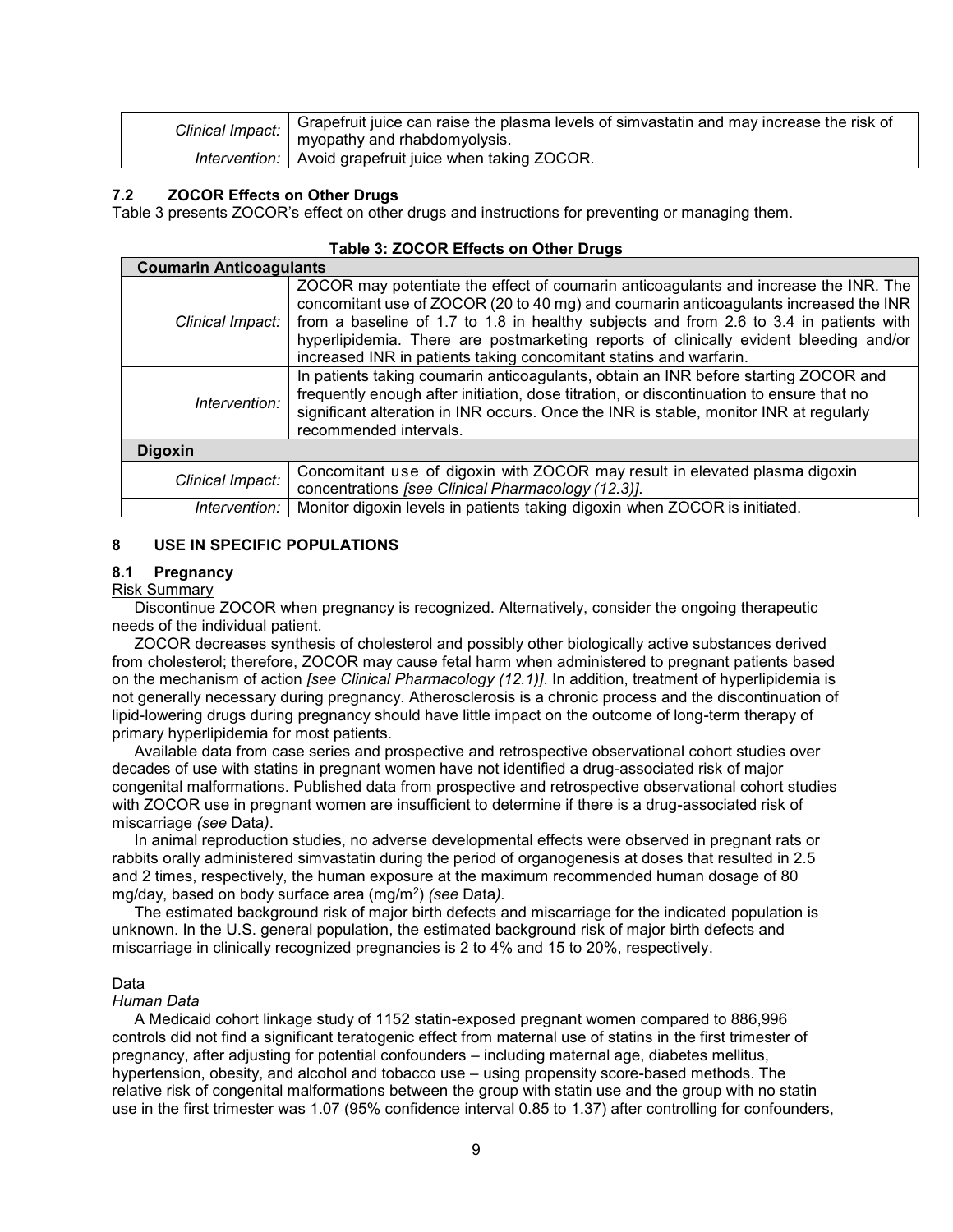particularly pre-existing diabetes mellitus. There were also no statistically significant increases in any of the organ-specific malformations assessed after accounting for confounders. In the majority of pregnancies, statin treatment was initiated prior to pregnancy and was discontinued at some point in the first trimester when pregnancy was identified. Study limitations include reliance on physician coding to define the presence of a malformation, lack of control for certain confounders such as body mass index, use of prescription dispensing as verification for the use of a statin, and lack of information on non-live births.

#### *Animal Data*

Simvastatin was given to pregnant rats at doses of 6.25, 12.5 and 25 mg/kg/day (0.6 times, 1.3 times, and 2.5 times, respectively, the maximum recommended dosage of 80 mg/day when normalized to body surface area) from gestation days 6-17 and to pregnant rabbits from gestation days 6-18 at doses of 2.5, 5, and 10 mg/kg/day (0.5 times, 1 times, and 2 times, respectively, the maximum recommended dosage of 80 mg/day when normalized to body surface area). For both species, there was no evidence of maternal toxicity or embryolethality. In rats, mean fetal body weights in the 25 mg/kg/day group were decreased 5.4%. Similar fetal body weight effects were not observed in rabbits.

Simvastatin doses of 6.25, 12.5 and 25 mg/kg/day (0.6 times, 1.3 times, and 2.5 times, respectively, the maximum recommended dosage of 80 mg/day when normalized to body surface area) were given to pregnant rats from gestation day 15 to lactation day 21. Slight decreases in maternal body weight gain and pup postnatal day 0 weight were observed in the 25 mg/kg/day dose group. Mean body weight gain of pups during lactation was slightly decreased at doses ≥12.5 mg/kg/day. Post weaning weight, behavior, reproductive performance and fertility of the offspring were not affected at any dose tested.

Placental transfer of simvastatin was not evaluated in rats or rabbits. However, it has been shown that other drugs in this class cross the placenta.

# **8.2 Lactation**

#### Risk Summary

There is no information about the presence of simvastatin in human or animal milk, the effects of the drug on the breastfed infant or the effects of the drug on milk production. However, it has been shown that another drug in this class passes into human milk. Statins, including ZOCOR, decrease cholesterol synthesis and possibly the synthesis of other biologically active substances derived from cholesterol and may cause harm to the breastfed infant.

Because of the potential for serious adverse reactions in a breastfed infant, based on the mechanism of action, advise patients that breastfeeding is not recommended during treatment with ZOCOR *[see Use in Specific Populations (8.1), Clinical Pharmacology (12.1)]*.

### **8.4 Pediatric Use**

The safety and effectiveness of ZOCOR as an adjunct to diet to reduce LDL-C have been established in pediatric patients 10 years of age and older with HeFH. Use of ZOCOR for this indication is based on a double-blind, placebo-controlled clinical study in 175 pediatric patients (99 boys and 76 girls at least 1 year post-menarche) 10 years of age and older with HeFH. In this limited controlled study, there was no significant effect on growth or sexual maturation in the boys or girls, or on menstrual cycle length in girls.

The safety and effectiveness of ZOCOR have not been established in pediatric patients younger than 10 years of age with HeFH or in pediatric patients with other types of hyperlipidemia (other than HeFH).

### **8.5 Geriatric Use**

Of the total number of ZOCOR-treated patients in clinical studies 1,021 (23%) patients, 5,366 (52%) patients, and 363 (15%) patients were ≥65 years old, respectively. In Study HPS, 615 (6%) patients were ≥75 years old *[see Clinical Studies (14)]*. In a clinical study of patients treated with ZOCOR 80 mg daily, patients ≥65 years of age had an increased risk of myopathy, including rhabdomyolysis, compared to patients <65 years of age.

A pharmacokinetic study with ZOCOR use showed the mean plasma level of total inhibitors to be approximately 45% higher in geriatric patients between 70-78 years of age compared with patients between 18-30 years of age *[see Clinical Pharmacology (12.3)]*.

Advanced age (≥65 years) is a risk factor for ZOCOR-associated myopathy and rhabdomyolysis. Dose selection for an elderly patient should be cautious, recognizing the greater frequency of decreased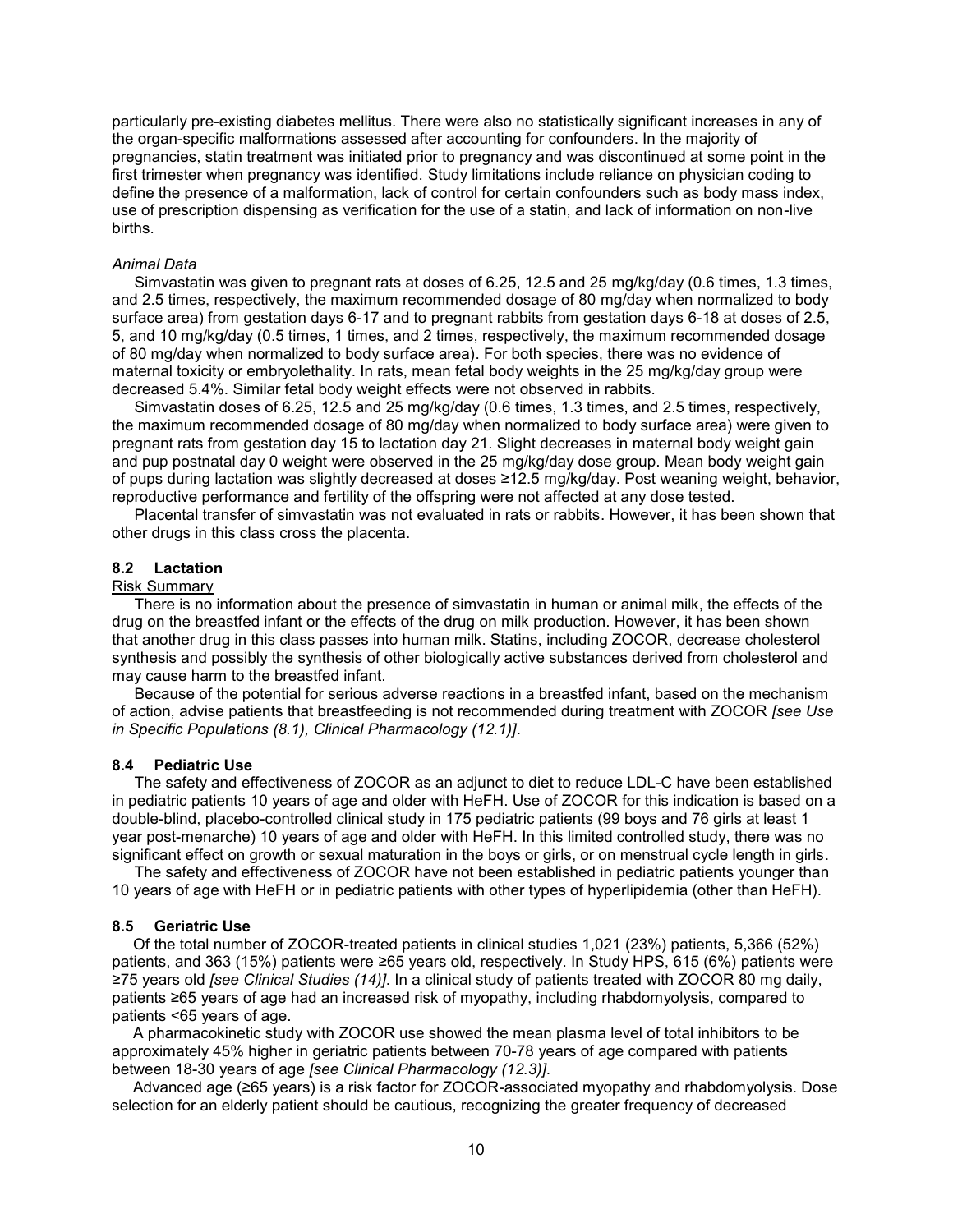hepatic, renal, or cardiac function, and of concomitant disease or other drug therapy and the higher risk of myopathy. Monitor geriatric patients receiving ZOCOR for the increased risk of myopathy *[see Warnings and Precautions (5.1)]*.

# **8.6 Renal Impairment**

Renal impairment is a risk factor for myopathy and rhabdomyolysis. Monitor all patients with renal impairment for development of myopathy. In patients with severe renal impairment (CLcr 15 – 29 mL/min), the recommended starting dosage is simvastatin 5 mg once daily *[see Dosage and Administration (2.4), Warnings and Precautions (5.1)]*. ZOCOR is not available in a 5 mg strength. Use another simvastatin product to initiate dosing in such patients.

# **8.7 Hepatic Impairment**

ZOCOR is contraindicated in patients with acute liver failure or decompensated cirrhosis *[see Contraindications (4), Warnings and Precautions (5.3)]*.

# **8.8 Chinese Patients**

In a clinical study in which patients at high risk of CVD were treated with simvastatin 40 mg/day (median follow-up 3.9 years), the incidence of myopathy was approximately 0.05% for non-Chinese patients (n=7367) compared with 0.24% for Chinese patients (n=5468). In this study, the incidence of myopathy for Chinese patients on simvastatin 40 mg/day or ezetimibe/simvastatin 10/40 mg/day coadministered with extended-release niacin 2 g/day was 1.24%.

Chinese patients may be at higher risk for myopathy, monitor these patients appropriately. Coadministration of ZOCOR with lipid-modifying doses of niacin-containing products (≥1 g/day niacin) is not recommended in Chinese patients *[see Warnings and Precautions (5.1), Drug Interactions (7.1)]*.

# **10 OVERDOSAGE**

No specific antidotes for ZOCOR are known. Contact Poison Control (1-800-222-1222) for latest recommendations.

# **11 DESCRIPTION**

ZOCOR (simvastatin) is a prodrug of 3-hydoroxy-3-methylglutaryl coenzyme A (HMG-CoA) reductase inhibitor that is derived synthetically from a fermentation product of *Aspergillus terreus*.

Simvastatin is butanoic acid, 2,2-dimethyl-,1,2,3,7,8,8a-hexahydro-3,7-dimethyl-8-[2-(tetrahydro-4 hydroxy-6-oxo-2*H*-pyran-2-yl)-ethyl]-1-naphthalenyl ester, [1*S*-[1,3,7,8(2*S\**,4*S\**),-8a]]. The empirical formula of simvastatin is  $C_{25}H_{38}O_5$  and its molecular weight is 418.57. Its structural formula is:



Simvastatin is a white to off-white, nonhygroscopic, crystalline powder that is practically insoluble in water, and freely soluble in chloroform, methanol and ethanol.

ZOCOR tablets for oral use contain 10 mg, 20 mg, 40 mg or 80 mg of simvastatin and the following inactive ingredients: ascorbic acid, citric acid, hydroxypropyl cellulose, hypromellose, iron oxides, lactose, magnesium stearate, microcrystalline cellulose, starch, talc, and titanium dioxide. Butylated hydroxyanisole is added as a preservative.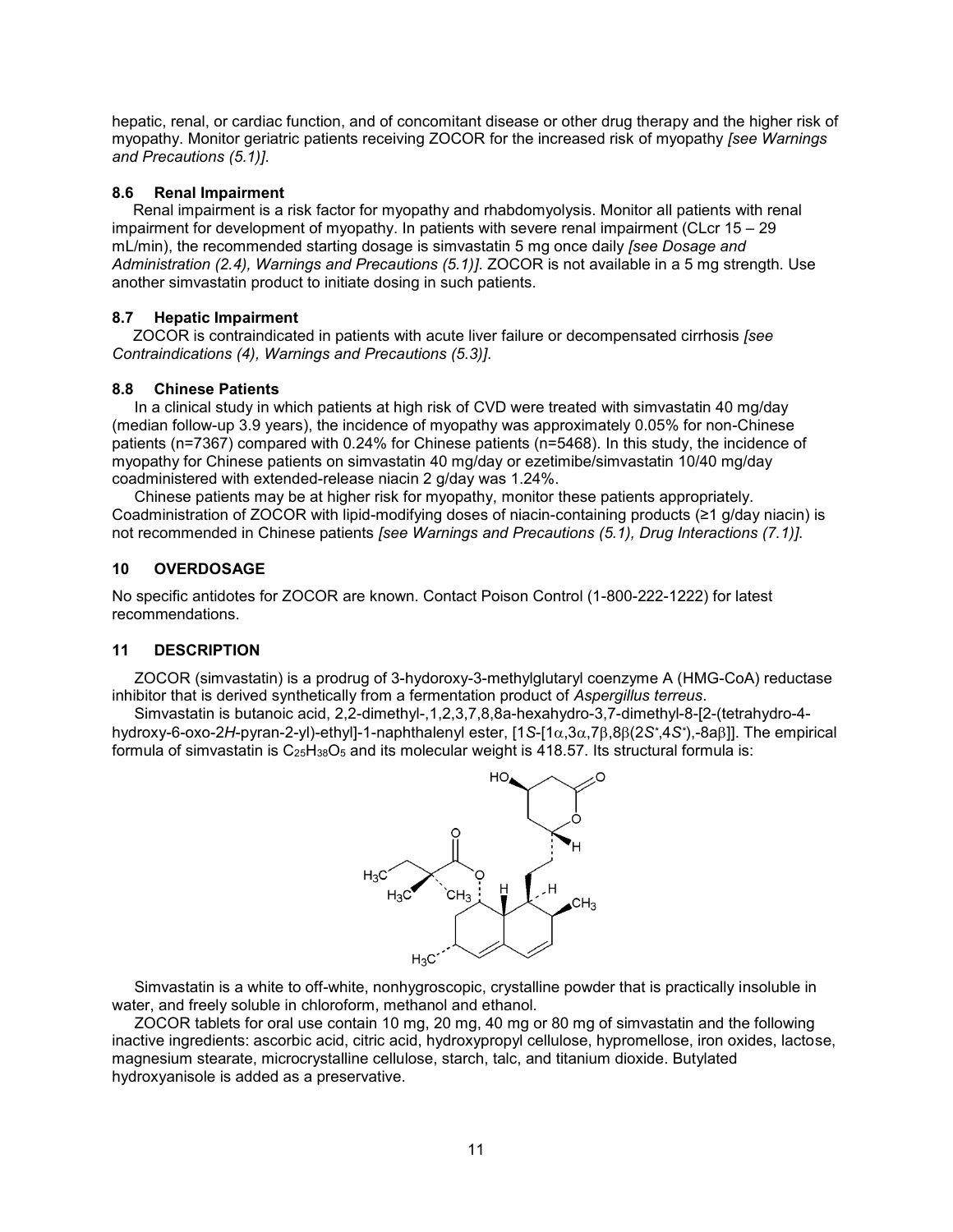# **12 CLINICAL PHARMACOLOGY**

# **12.1 Mechanism of Action**

Simvastatin is a prodrug and is hydrolyzed to its active  $\beta$ -hydroxyacid form, simvastatin acid, after administration. Simvastatin acid and its metabolites are inhibitors of HMG-CoA reductase, the rate-limiting enzyme that converts HMG-CoA to mevalonate, a precursor of cholesterol.

# **12.2 Pharmacodynamics**

Inhibition of HMG-CoA reductase by simvastatin acid accelerates the expression of LDL-receptors, followed by the uptake of LDL-C from blood to the liver, leading to a decrease in plasma LDL-C and total cholesterol. Sustained inhibition of cholesterol synthesis in the liver also decreases levels of very-lowdensity lipoproteins. The maximum LDL-C reduction of ZOCOR is usually achieved by 4 weeks and is maintained after that.

# **12.3 Pharmacokinetics**

Simvastatin is a lactone that is readily hydrolyzed *in vivo* to the corresponding  $\beta$ -hydroxyacid. Pharmacokinetics (PK) of simvastatin and its metabolites was originally characterized using inhibition of HMG-CoA reductase activity following base hydrolysis of plasma samples, as specific bioanalytical methods were not available. Inhibition of the enzyme activity (equivalent to the level of total inhibitors) represented the combination of activities in plasma following administration of simvastatin from both active (simvastatin acid and its metabolites) and latent forms (simvastatin and its metabolites) after conversion to the active forms in the presence of base.

# Absorption

Following an oral dose of <sup>14</sup>C-labeled simvastatin, plasma concentrations of total radioactivity (simvastatin plus <sup>14</sup>C-metabolites) peaked at 4 hours and declined rapidly to about 10% of peak by 12 hours postdose. Since simvastatin undergoes extensive first-pass extraction in the liver, the availability of simvastatin to the general circulation is low (<5%). PK, assessed as area under the concentrations of total inhibitors – time curve, was apparently linear with doses up to 120 mg.

# *Effect of Food*

The plasma profile of total inhibitors concentration was not affected when simvastatin was administered with low fat meal.

# **Distribution**

Both simvastatin and its  $\beta$ -hydroxyacid metabolite are highly bound (approximately 95%) to human plasma proteins.

# Elimination

# *Metabolism*

Simvastatin is metabolized by CYP3A4. The major active metabolites of simvastatin present in human plasma are simvastatin acid and its 6-hydroxy, 6-hydroxymethyl, and 6-exomethylene derivatives. Peak plasma concentrations of both active and total inhibitors were attained within 1.3 to 2.4 hours postdose.

# *Excretion*

Following an oral dose of <sup>14</sup>C-labeled simvastatin, 13% of the dose was excreted in urine and 60% in feces.

# **Specific Populations**

# *Geriatric Patients*

In a study including 16 geriatric patients between 70 and 78 years of age who received ZOCOR 40 mg/day, the mean plasma level of total inhibitors was increased approximately 45% compared with 18 patients between 18-30 years of age *[see Use in Specific Populations (8.5)]*.

# Drug Interaction Studies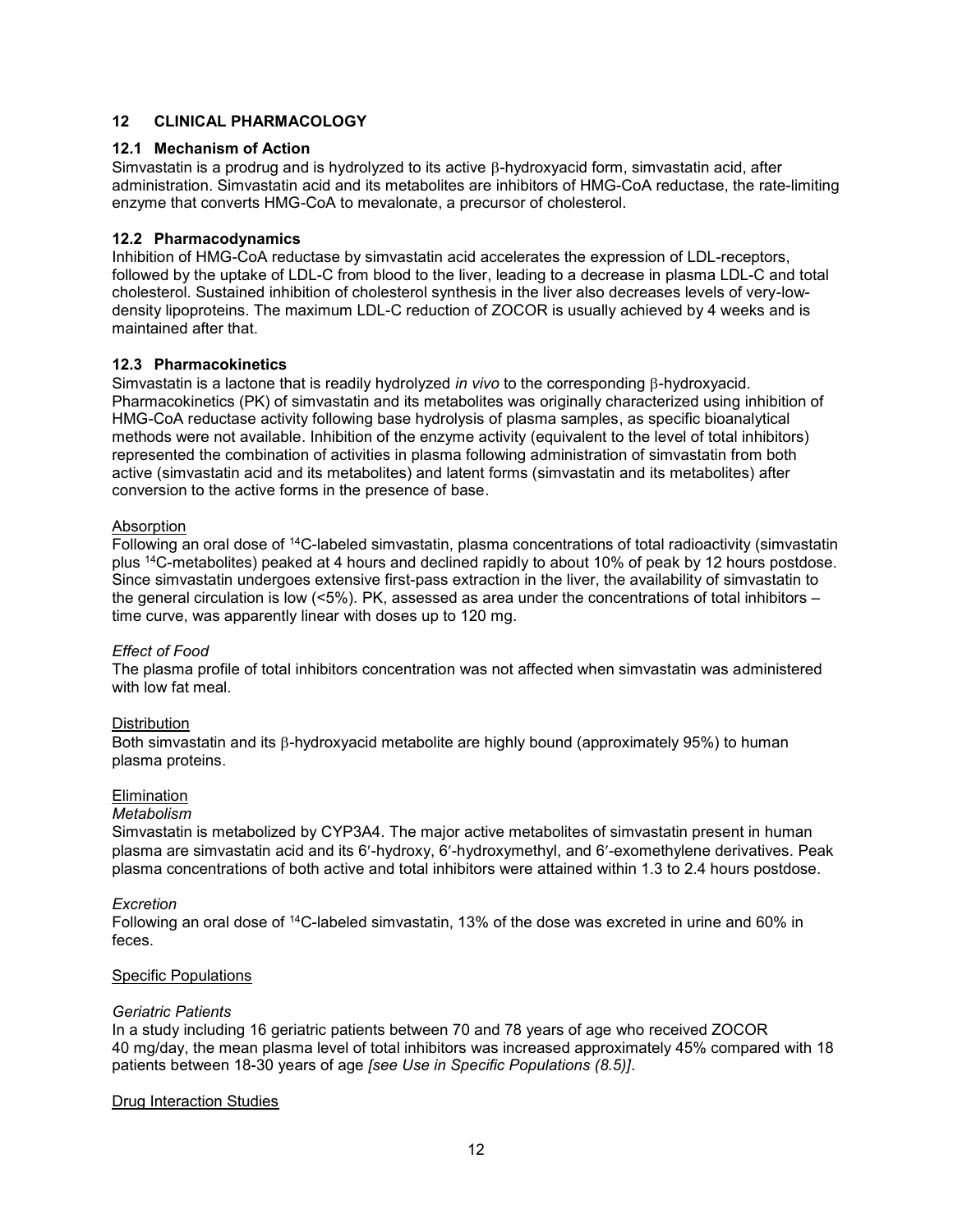Simvastatin acid is a substrate of the transport protein OATP1B1. Concomitant administration of inhibitors of the transport protein OATP1B1 and/or CYP3A4 may lead to increased exposure of simvastatin acid. Cyclosporine has been shown to increase the AUC of statins; although the mechanism is not fully understood, the increase in AUC for simvastatin acid is presumably due, in part, to inhibition of CYP3A4 and/or OATP1B1 *[see Drug Interactions (7)]*.

Table 4 displays the effect of coadministered drugs or grapefruit juice on simvastatin systemic exposure *[see Drug Interactions (7)]*.

| Coadministered<br><b>Drug or Grapefruit</b><br>Juice | Dosing of<br><b>Coadministered Drug</b><br>or Grapefruit Juice | Dosing of<br><b>Simvastatin</b> | <b>Geometric Mean Ratio</b><br>(Ratio* with / without<br>coadministered drug)<br>No Effect = $1.00$ |                |                                 |
|------------------------------------------------------|----------------------------------------------------------------|---------------------------------|-----------------------------------------------------------------------------------------------------|----------------|---------------------------------|
|                                                      |                                                                |                                 |                                                                                                     | <b>AUC</b>     | $C_{\text{max}}$                |
| Telithromycin <sup>+</sup>                           | 200 mg QD for 4 days                                           | 80 mg                           | simvastatin acid <sup>#</sup>                                                                       | 12             | 15                              |
|                                                      |                                                                |                                 | simvastatin                                                                                         | 8.9            | 5.3                             |
| Nelfinavir <sup>†</sup>                              | 1250 mg BID for 14 days                                        | 20 mg QD for 28                 | simvastatin acid <sup>#</sup>                                                                       |                |                                 |
|                                                      |                                                                | days                            | simvastatin                                                                                         | 6              | 6.2                             |
| Itraconazole <sup>+</sup>                            | 200 mg QD for 4 days                                           | $80 \text{ mg}$                 | simvastatin acid <sup>#</sup><br>simvastatin                                                        |                | 13.1<br>13.1                    |
| Posaconazole                                         | 100 mg (oral suspension)<br>QD for 13 days                     | 40 mg                           | simvastatin acid<br>simvastatin                                                                     | 7.3<br>10.3    | 9.2<br>9.4                      |
|                                                      | 200 mg (oral suspension)<br>QD for 13 days                     | 40 mg                           | simvastatin acid<br>simvastatin                                                                     | 8.5<br>10.6    | 9.5<br>11.4                     |
| Gemfibrozil                                          | 600 mg BID for 3 days                                          | 40 mg                           | simvastatin acid                                                                                    | 2.85           | 2.18                            |
|                                                      |                                                                |                                 | simvastatin                                                                                         | 1.35           | 0.91                            |
| Grapefruit Juice <sup>§</sup>                        | 200 mL of double-                                              | 60 mg single                    | simvastatin acid                                                                                    | $\overline{7}$ |                                 |
| (high dose)                                          | strength TID <sup>1</sup>                                      | dose                            | simvastatin                                                                                         | 16             |                                 |
| Grapefruit Juice <sup>§</sup>                        | 8 oz (about 237 mL) of                                         | 20 mg single                    | simvastatin acid                                                                                    | 1.3            |                                 |
| (low dose)                                           | single-strength#                                               | dose                            | simvastatin                                                                                         | 1.9            |                                 |
| Verapamil SR                                         | 240 mg QD Days 1-7<br>then 240 mg BID on<br>Days 8-10          | 80 mg on Day 10                 | simvastatin acid<br>simvastatin                                                                     | 2.3<br>2.5     | 2.4<br>2.1                      |
| Diltiazem                                            | 120 mg BID for 10 days                                         | 80 mg on Day 10                 | simvastatin acid                                                                                    | 2.69           | 2.69                            |
|                                                      |                                                                |                                 | simvastatin                                                                                         | 3.10           | 2.88                            |
| <b>Diltiazem</b>                                     | 120 mg BID for 14 days                                         | 20 mg on Day 14                 | simvastatin                                                                                         | 4.6            | 3.6                             |
| Dronedarone                                          | 400 mg BID for 14 days                                         | $40 \text{ mg QD}$              | simvastatin acid                                                                                    | 1.96           | 2.14                            |
|                                                      |                                                                | for 14 days                     | simvastatin                                                                                         | 3.90           | 3.75                            |
| Amiodarone                                           | 400 mg QD for 3 days                                           | 40 mg on Day 3                  | simvastatin acid                                                                                    | 1.75           | 1.72                            |
|                                                      |                                                                |                                 | simvastatin                                                                                         | 1.76           | 1.79                            |
| Amlodipine                                           | 10 mg $QD \times 10$ days                                      | 80 mg on Day 10                 | simvastatin acid                                                                                    | 1.58           | 1.56                            |
|                                                      |                                                                |                                 | simvastatin                                                                                         | 1.77           | 1.47                            |
| Ranolazine SR                                        | 1000 mg BID for 7 days                                         | 80 mg on Day 1                  | simvastatin acid                                                                                    | 2.26           | 2.28                            |
|                                                      |                                                                | and Days 6-9                    | simvastatin                                                                                         | 1.86           | 1.75                            |
| Lomitapide                                           | 60 mg QD for 7 days                                            | 40 mg single                    | simvastatin acid                                                                                    | 1.7            | 1.6                             |
|                                                      |                                                                | dose                            | simvastatin                                                                                         | 2              | 2                               |
| Lomitapide                                           | 10 mg QD for 7 days                                            | 20 mg single<br>dose            | simvastatin acid<br>simvastatin                                                                     | 1.4<br>1.6     | 1.4<br>1.7                      |
| Fenofibrate                                          | 160 mg QD × 14 days                                            | 80 mg QD on                     | simvastatin acid                                                                                    | 0.64           | 0.89                            |
|                                                      |                                                                | Days 8-14                       | simvastatin                                                                                         | 0.89           | 0.83                            |
| Niacin                                               | 2 g single dose                                                | 20 mg single                    | simvastatin acid                                                                                    | 1.6            | 1.84                            |
| extended-release                                     |                                                                | dose                            | simvastatin                                                                                         | 1.4            | 1.08                            |
| Propranolol                                          | 80 mg single dose                                              | 80 mg single                    | total inhibitor                                                                                     | 0.79           | $\perp$ from 33.6               |
|                                                      |                                                                | dose                            |                                                                                                     |                | to 21.1                         |
|                                                      |                                                                |                                 |                                                                                                     |                | ng·eq/mL                        |
|                                                      |                                                                |                                 |                                                                                                     |                | $\downarrow$ from 7.0<br>to 4.7 |
|                                                      |                                                                |                                 | active inhibitor                                                                                    | 0.79           | ng·eg/mL                        |

| Table 4:                                                                            |  |
|-------------------------------------------------------------------------------------|--|
| Effect of Coadministered Drugs or Grapefruit Juice on Simvastatin Systemic Exposure |  |

\* Results based on a chemical assay except results with propranolol as indicated.<br>  $\uparrow$  Results could be representative of the following CYP3A4 inhibitors: ketoconazole

† Results could be representative of the following CYP3A4 inhibitors: ketoconazole, erythromycin, clarithromycin, HIV protease inhibitors, and nefazodone.

 $\ddagger$  Simvastatin acid refers to the  $\beta$ -hydroxyacid of simvastatin.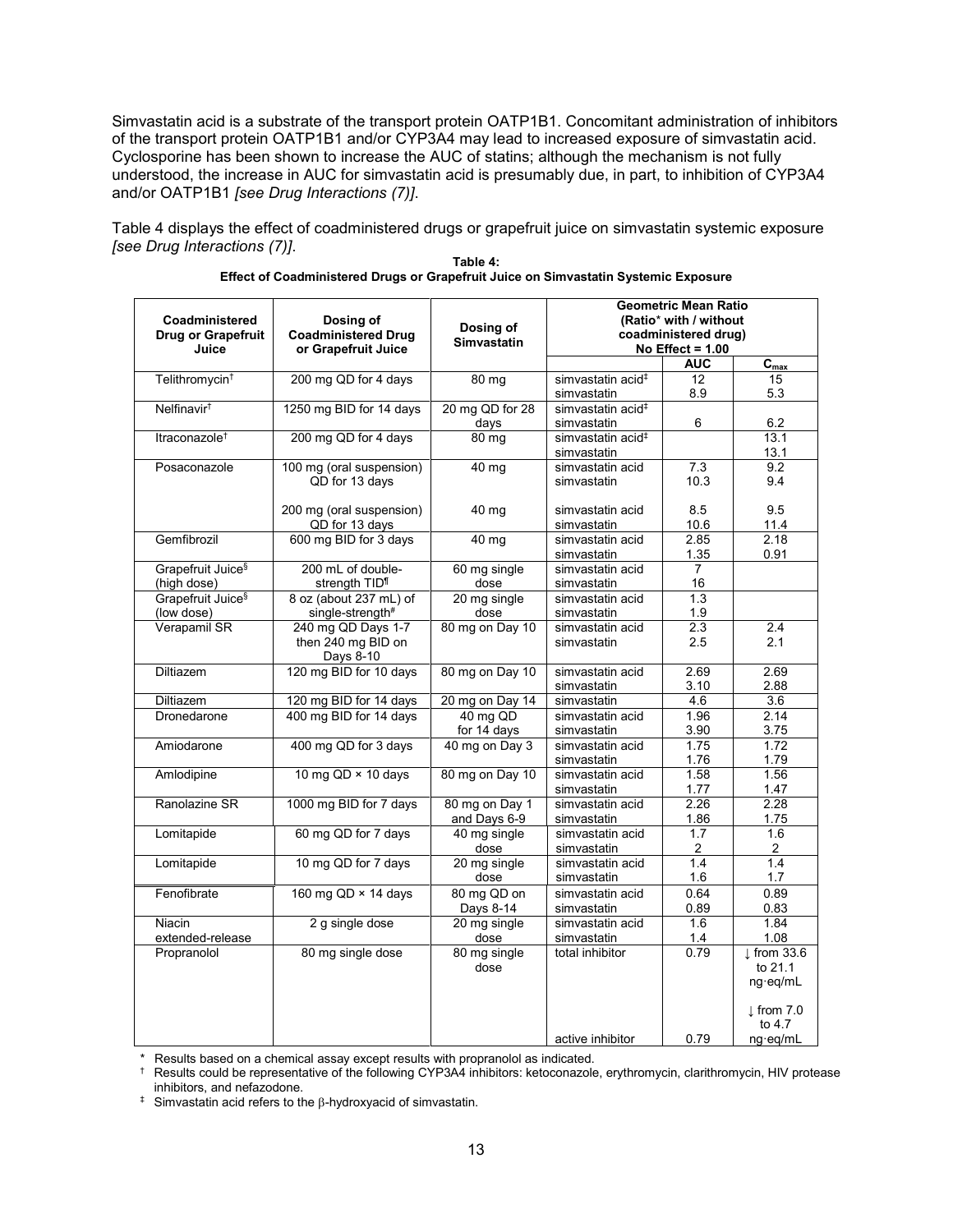- $§$  The effect of amounts of grapefruit juice between those used in these two studies on simvastatin pharmacokinetics has not been studied.
- ¶ Double-strength: one can of frozen concentrate diluted with one can of water. Grapefruit juice was administered TID for 2 days, and 200 mL together with single dose simvastatin and 30 and 90 minutes following single dose simvastatin on Day 3.
- # Single-strength: one can of frozen concentrate diluted with 3 cans of water. Grapefruit juice was administered with breakfast for 3 days, and simvastatin was administered in the evening on Day 3.

### *ZOCOR's Effect on the Pharmacokinetics of Other Drugs*

In a study of 12 healthy volunteers, simvastatin at the 80-mg dose had no effect on the metabolism of the probe cytochrome P450 isoform 3A4 (CYP3A4) substrates midazolam and erythromycin. Simvastatin is not an inhibitor of CYP3A4 and is not expected to affect the plasma levels of other drugs metabolized by CYP3A4.

Coadministration of simvastatin (40 mg QD for 10 days) resulted in an increase in the maximum mean levels of cardioactive digoxin (given as a single 0.4 mg dose on day 10) by approximately 0.3 ng/mL *[see Drug Interactions (7.2)]*.

### **13 NONCLINICAL TOXICOLOGY**

#### **13.1 Carcinogenesis, Mutagenesis, Impairment of Fertility**

In a 72-week carcinogenicity study, mice were administered daily doses of simvastatin of 25, 100, and 400 mg/kg body weight, which resulted in mean plasma drug levels approximately 1, 4, and 8 times higher than the mean human plasma drug level, respectively (as total inhibitory activity based on AUC) after an 80-mg oral dose. Liver carcinomas were significantly increased in high-dose females and midand high-dose males with a maximum incidence of 90% in males. The incidence of adenomas of the liver was significantly increased in mid- and high-dose females. Drug treatment also significantly increased the incidence of lung adenomas in mid- and high-dose males and females. Adenomas of the Harderian gland (a gland of the eye of rodents) were significantly higher in high-dose mice than in controls. No evidence of a tumorigenic effect was observed at 25 mg/kg/day.

In a separate 92-week carcinogenicity study in mice at doses up to 25 mg/kg/day, no evidence of a tumorigenic effect was observed (mean plasma drug levels were 1 times higher than humans given 80 mg simvastatin as measured by AUC).

In a two-year study in rats at 25 mg/kg/day, there was a statistically significant increase in the incidence of thyroid follicular adenomas in female rats exposed to approximately 11 times higher levels of simvastatin than in humans given 80 mg simvastatin (as measured by AUC).

A second two-year rat carcinogenicity study with doses of 50 and 100 mg/kg/day produced hepatocellular adenomas and carcinomas (in female rats at both doses and in males at 100 mg/kg/day). Thyroid follicular cell adenomas were increased in males and females at both doses; thyroid follicular cell carcinomas were increased in females at 100 mg/kg/day. The increased incidence of thyroid neoplasms appears to be consistent with findings from other statins. These treatment levels represented plasma drug levels (AUC) of approximately 7 and 15 times (males) and 22 and 25 times (females) the mean human plasma drug exposure after an 80 milligram daily dose.

No evidence of mutagenicity was observed in a microbial mutagenicity (Ames) test with or without rat or mouse liver metabolic activation. In addition, no evidence of damage to genetic material was noted in an *in vitro* alkaline elution assay using rat hepatocytes, a V-79 mammalian cell forward mutation study, an *in vitro* chromosome aberration study in CHO cells, or an *in vivo* chromosomal aberration assay in mouse bone marrow.

There was decreased fertility in male rats treated with simvastatin for 34 weeks at 25 mg/kg body weight (4 times the maximum human exposure level, based on AUC, in patients receiving 80 mg/day); however, this effect was not observed during a subsequent fertility study in which simvastatin was administered at this same dose level to male rats for 11 weeks (the entire cycle of spermatogenesis including epididymal maturation). No microscopic changes were observed in the testes of rats from either study. At 180 mg/kg/day, (which produces exposure levels 22 times higher than those in humans taking 80 mg/day based on surface area, mg/m<sup>2</sup>), seminiferous tubule degeneration (necrosis and loss of spermatogenic epithelium) was observed. In dogs, there was drug-related testicular atrophy, decreased spermatogenesis, spermatocytic degeneration and giant cell formation at 10 mg/kg/day, (approximately 2 times the human exposure, based on AUC, at 80 mg/day). The clinical significance of these findings is unclear.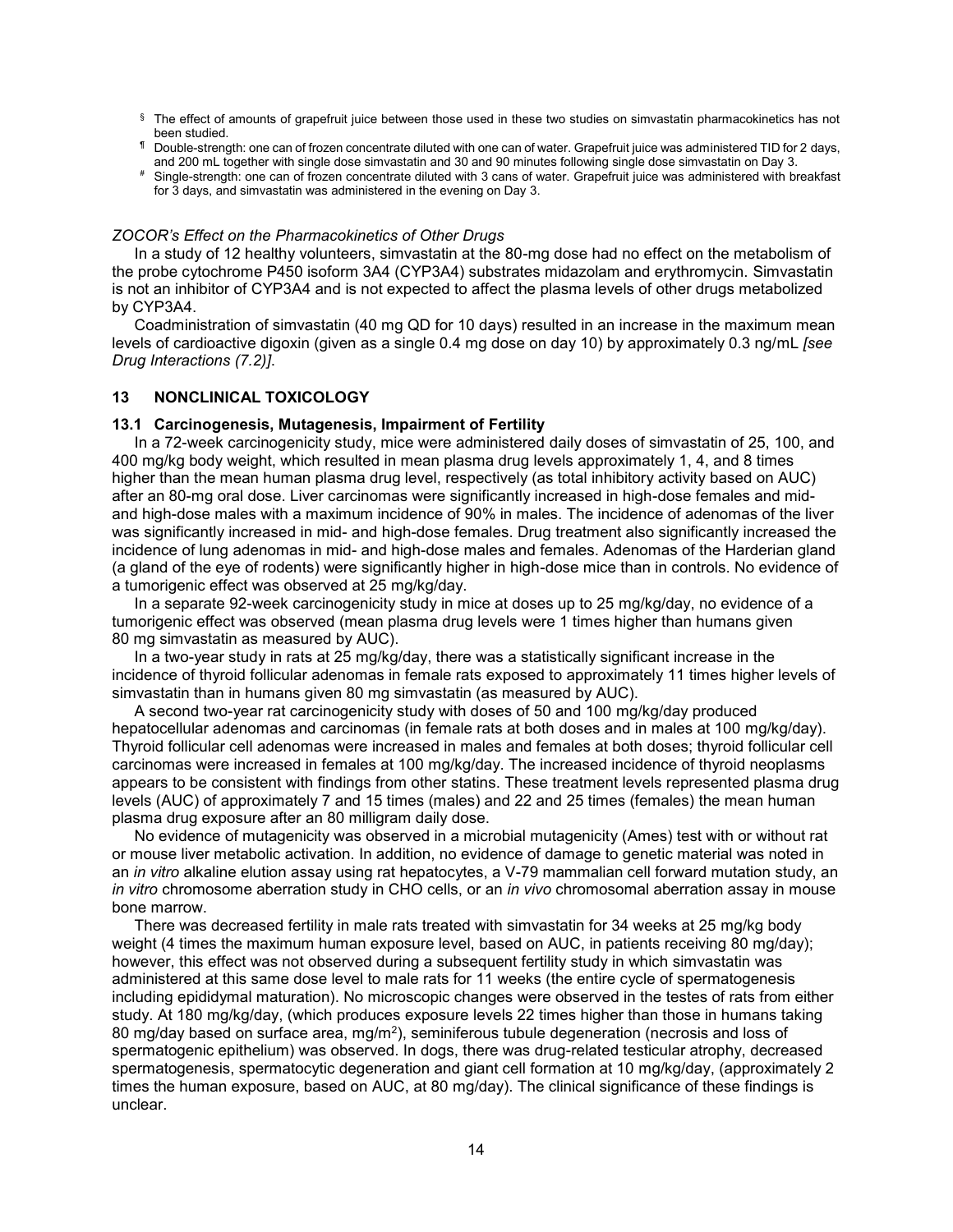# **14 CLINICAL STUDIES**

# Adults at High Risk of Coronary Heart Disease Events

In a randomized, double-blind, placebo-controlled, multi-centered study [the Scandinavian Simvastatin Survival Study (Study 4S)], the effect of therapy with ZOCOR on total mortality was assessed in 4,444 adult patients with CHD (history of angina and/or a previous myocardial infarction) and baseline total cholesterol (total-C) between 212 and 309 mg/dL who were on a lipid-lowering diet. In Study 4S, patients were treated with standard care, including lipid-lowering diet, and randomized to either ZOCOR 20-40 mg/day (n=2,221) or placebo (n=2,223) for a median duration of 5.4 years.

- ZOCOR significantly reduced the risk of mortality by 30% (p=0.0003, 182 deaths in the ZOCOR group vs 256 deaths in the placebo group). The risk of CHD mortality was significantly reduced by 42% (p=0.00001, 111 deaths in the ZOCOR group vs 189 deaths in the placebo group). There was no statistically significant difference between groups in non-cardiovascular mortality.
- ZOCOR significantly reduced the risk for the secondary composite endpoint (time to first occurrence of CHD death, definite or probable hospital verified non-fatal MI, silent MI verified by ECG, or resuscitated cardiac arrest) by 34% (p<0.00001, 431 vs 622 patients with one or more events). ZOCOR reduced the risk of major coronary events to a similar extent across the range of baseline total and LDL cholesterol levels. The risk of having a hospital-verified non-fatal MI was reduced by 37%.
- ZOCOR significantly reduced the risk for undergoing myocardial revascularization procedures (coronary artery bypass grafting or percutaneous transluminal coronary angioplasty) by 37% (p<0.00001, 252 vs 383 patients).
- ZOCOR significantly reduced the risk of fatal plus non-fatal cerebrovascular events (combined stroke and transient ischemic attacks) by 28% (p=0.033, 75 vs 102 patients).
- Over the course of the study, treatment with ZOCOR led to mean reductions in total-C, LDL-C and triglycerides (TG) of 25%, 35%, and 10%, respectively, and a mean increase in high-density lipoprotein cholesterol (HDL-C) of 8%. In contrast, treatment with placebo led to increases in total-C, LDL-C and TG of 1%, 1%, and 7%, respectively.
- Because there were only 53 female deaths (approximately 18% of the study population was female), the effect of ZOCOR on mortality in women could not be adequately assessed. However, ZOCOR significantly reduced the risk of having major coronary events in women by 34% (60 vs 91 women with one or more event).
- ZOCOR resulted in similar decreases in relative risk for total mortality, CHD mortality, and major coronary events in geriatric patients (≥65 years) compared with younger adults.

The Heart Protection Study (Study HPS) was a randomized, placebo-controlled, double-blind, multicentered study with a mean duration of 5 years conducted in 10,269 patients on ZOCOR 40 mg and 10,267 on placebo. Patients had a mean age of 64 years (range 40-80 years old), 97% were white, and were at high risk of developing a major coronary event because of existing CHD (65%), diabetes (Type 2, 26%; Type 1, 3%), history of stroke or other cerebrovascular disease (16%), peripheral vascular disease (33%), or they were males ≥65 years with hypertension in (6%). At baseline:

- 3,421 patients (17%) had LDL-C levels below 100 mg/dL, including 953 (5%) below 80 mg/dL; and
- 10,047 patients (49%) had levels greater than 130 mg/dL.

Patients were randomized to ZOCOR or placebo using a covariate adaptive method which considered the distribution of 10 important baseline characteristics of patients already enrolled.

The Study HPS results showed that ZOCOR 40 mg/day significantly reduced: total and CHD mortality; and non-fatal MI, stroke, and revascularization procedures (coronary and non-coronary) (see Table 5).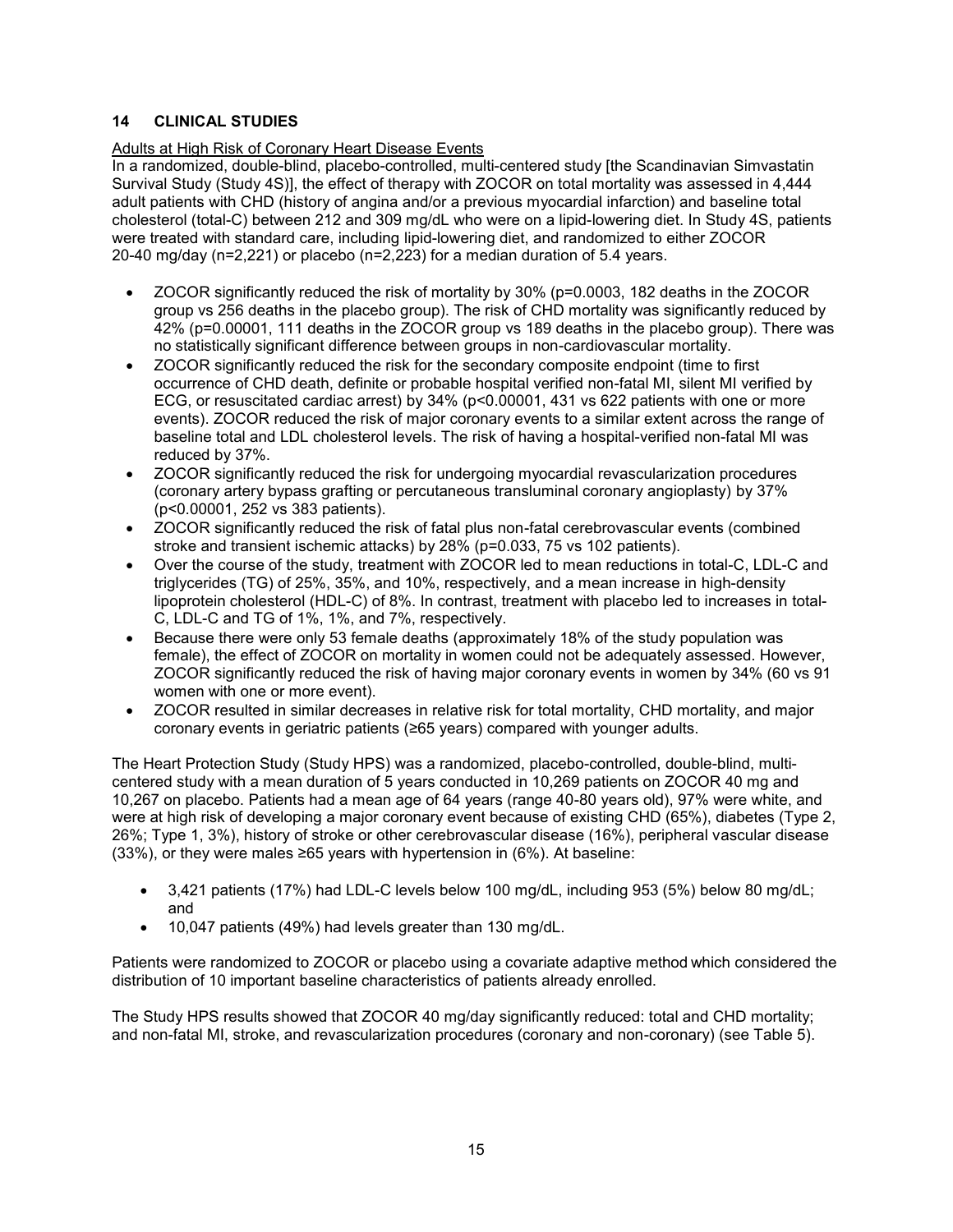| III SLUUV NPS                                           |                                          |                                            |                                       |           |  |
|---------------------------------------------------------|------------------------------------------|--------------------------------------------|---------------------------------------|-----------|--|
| <b>Endpoint</b>                                         | <b>ZOCOR</b><br>$(N=10,269)$<br>$n$ (%)* | <b>Placebo</b><br>$(N=10,267)$<br>$n$ (%)* | <b>Risk Reduction</b><br>(%) (95% CI) | p-Value   |  |
| Primary                                                 |                                          |                                            |                                       |           |  |
| Mortality                                               | 1,328 (12.9%)                            | 1,507 (14.7%)                              | 13% (6-19%)                           | p=0.0003  |  |
| CHD mortality                                           | 587 (5.7%)                               | 707 (6.9%)                                 | 18% (8-26%)                           | p=0.0005  |  |
| Secondary                                               |                                          |                                            |                                       |           |  |
| Non-fatal MI                                            | 357 (3.5%)                               | 574 (5.6%)                                 | 38% (30-46%)                          | p<0.0001  |  |
| Stroke                                                  | 444 (4.3%)                               | 585 (5.7%)                                 | 25% (15-34%)                          | p<0.0001  |  |
| <b>Tertiary</b>                                         |                                          |                                            |                                       |           |  |
| Coronary revascularization                              | 513 (5%)                                 | 725 (7.1%)                                 | 30% (22-38%)                          | p<0.0001  |  |
| Peripheral and other non-<br>coronary revascularization | 450 (4.4%)                               | 532 (5.2%)                                 | 16% (5-26%)                           | $p=0.006$ |  |

**Table 5: CHD Mortality and Cardiovascular Events in Adult Patients with High Risk of Developing a Major Coronary Event in Study HPS**

\* n = number of patients with indicated event

Two composite endpoints were defined to have enough events to assess relative risk reductions across a range of baseline characteristics:

- Major coronary events (MCE) was comprised of CHD mortality and non-fatal MI. Analyzed by time-to-first event; 898 patients (8.7%) treated with ZOCOR had events and 1,212 patients (11.8%) treated with placebo had events.
- Major vascular events (MVE) was comprised of MCE, stroke, and revascularization procedures including coronary, peripheral and other non-coronary procedures. Analyzed by time-to-first event; 2,033 patients (19.8%) treated with ZOCOR had events and 2,585 patients (25.2%) on placebo had events.

ZOCOR use led to significant relative risk reductions for both composite endpoints (27% for MCE and 24% for MVE, p<0.0001) and for all components of the composite endpoints. The risk reductions produced by ZOCOR in both MCE and MVE were evident and consistent regardless of cardiovascular disease related medical history at study entry (i.e., CHD alone; or peripheral vascular disease, cerebrovascular disease, diabetes or treated hypertension, with or without CHD), gender, age, baseline levels of LDL-C, baseline concomitant cardiovascular medications (i.e., aspirin, beta blockers, or calcium channel blockers), smoking status, or obesity. Patients with diabetes showed risk reductions for MCE and MVE due to ZOCOR treatment regardless of baseline HbA1c levels or obesity.

# Primary Hyperlipidemia in Adults

The effects of ZOCOR on total-C and LDL-C were assessed in controlled clinical studies in adult patients with heterozygous familial and non-familial forms of hyperlipidemia and in mixed hyperlipidemia. ZOCOR significantly decreased total-C, LDL-C, and TG, and increased HDL-C (see Table 6). Maximal to near maximal response was generally achieved within 4-6 weeks and maintained during chronic therapy.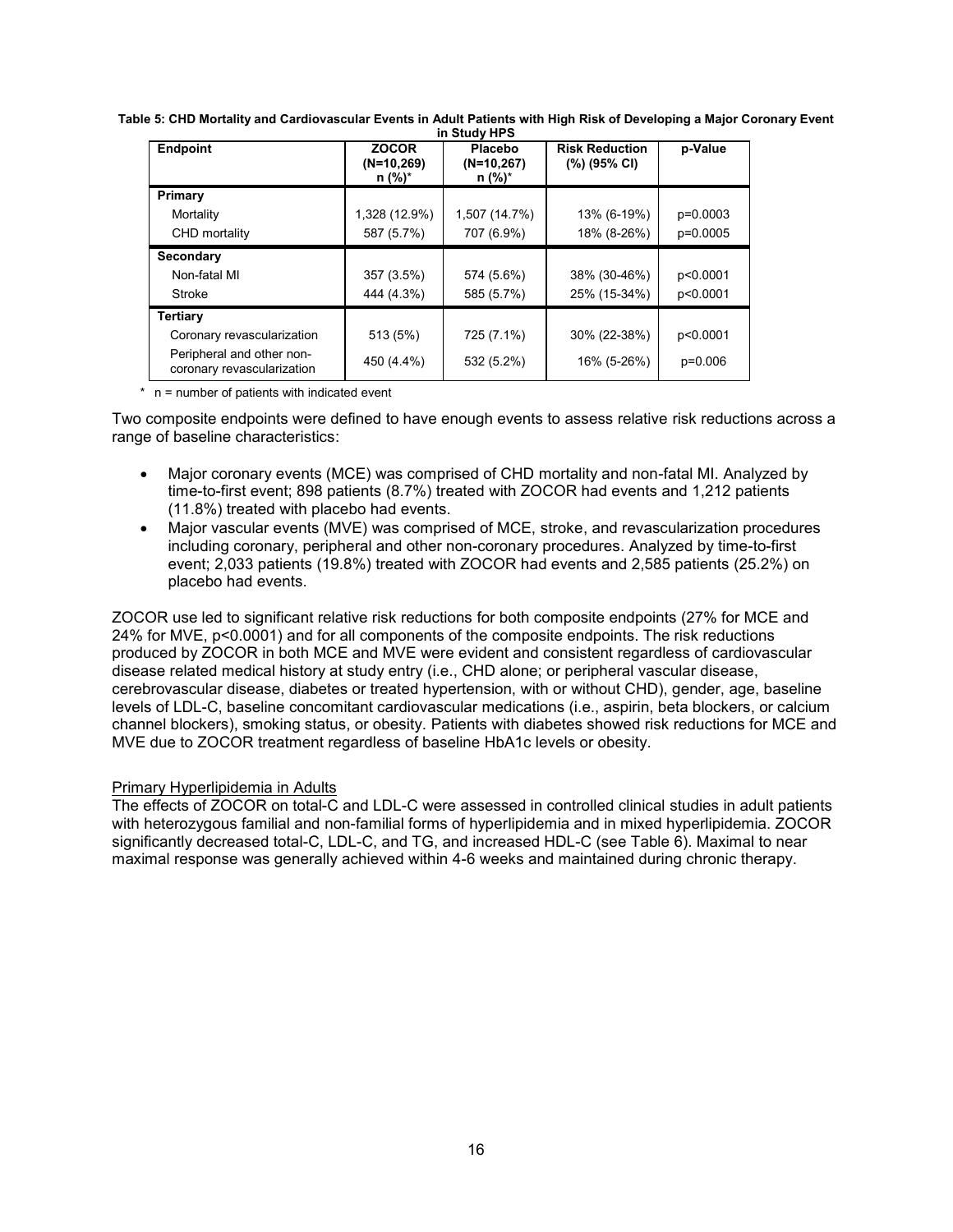| <b>TREATMENT</b>                                                                        | N    | <b>TOTAL-C</b> | LDL-C  | HDL-C  | TG*    |  |  |  |
|-----------------------------------------------------------------------------------------|------|----------------|--------|--------|--------|--|--|--|
| <u> Lower Dosage Comparative Study<sup>†</sup> (Mean % Change at Week 6)</u>            |      |                |        |        |        |  |  |  |
|                                                                                         |      |                |        |        |        |  |  |  |
| ZOCOR 5 mg once at night                                                                | 109  | $-19%$         | $-26%$ | $+10%$ | $-12%$ |  |  |  |
| ZOCOR 10 mg once at night                                                               | 110  | $-23%$         | $-30%$ | $+12%$ | $-15%$ |  |  |  |
| Scandinavian Simvastatin Survival Study <sup>‡</sup> (Mean % Change at Week 6)          |      |                |        |        |        |  |  |  |
| Placebo                                                                                 | 2223 | $-1%$          | $-1%$  | $0\%$  | $-2%$  |  |  |  |
| ZOCOR 20 mg once at night                                                               | 2221 | $-28%$         | $-38%$ | $+8%$  | $-19%$ |  |  |  |
| Upper Dosage Comparative Study <sup>§</sup> (Mean % Change Averaged at Weeks 18 and 24) |      |                |        |        |        |  |  |  |
| ZOCOR 40 mg once at night                                                               | 433  | $-31%$         | $-41%$ | $+9%$  | $-18%$ |  |  |  |
| ZOCOR 80 mg once at night <sup>1</sup>                                                  | 664  | $-36%$         | $-47%$ | $+8%$  | $-24%$ |  |  |  |
| Combined Hyperlipidemia Study <sup>#</sup> (Mean % Change at Week 6)                    |      |                |        |        |        |  |  |  |
| Placebo                                                                                 | 125  | $1\%$          | 2%     | $+3%$  | $-4%$  |  |  |  |
| ZOCOR 40 mg once at night                                                               | 123  | $-25%$         | $-29%$ | $+13%$ | $-28%$ |  |  |  |
| ZOCOR 80 mg once at night                                                               | 124  | $-31%$         | $-36%$ | $+16%$ | $-33%$ |  |  |  |

#### **Table 6: Mean Changes in Lipid Levels in Adult Patients with Primary Hyperlipidemia and Combined (mixed) Hyperlipidemia (Mean Percent Change from Baseline After 6 to 24 Weeks)**

\* median percent change

 $\dagger$  mean baseline LDL-C = 244 mg/dL and median baseline TG = 168 mg/dL

 $\frac{1}{2}$  mean baseline LDL-C = 188 mg/dL and median baseline TG = 128 mg/dL

§ mean baseline LDL-C = 226 mg/dL and median baseline TG = 156 mg/dL

¶ 21% and 36% median reduction in TG in patients with TG 200 mg/dL and TG >200 mg/dL, respectively. Patients with TG >350 mg/dL were excluded

# mean baseline LDL-C = 156 mg/dL and median baseline TG = 391 mg/dL.

# Hypertriglyceridemia in Adults

The results of a subgroup analysis in 74 adult patients with hypertriglyceridemia from a 130-patient, double-blind, placebo-controlled, 3-period crossover study are similar to those presented in Table 6 for the Combined Hyperlipidemia Study. ZOCOR decreased TC, LDL-C, and TG in these patients.

# Dysbetalipoproteinemia in Adults

The results of a subgroup analysis in 7 adult patients with dysbetalipoproteinemia (apo E2/2) (very-lowdensity lipoprotein cholesterol [VLDL-C]/TG>0.25) from a 130-patient, double-blind, placebo-controlled, 3-period crossover study are presented in Table 7. ZOCOR decreased total-C, LDL-C + intermediatedensity lipoprotein (IDL), VLDL-C + IDL, and TG compared to placebo.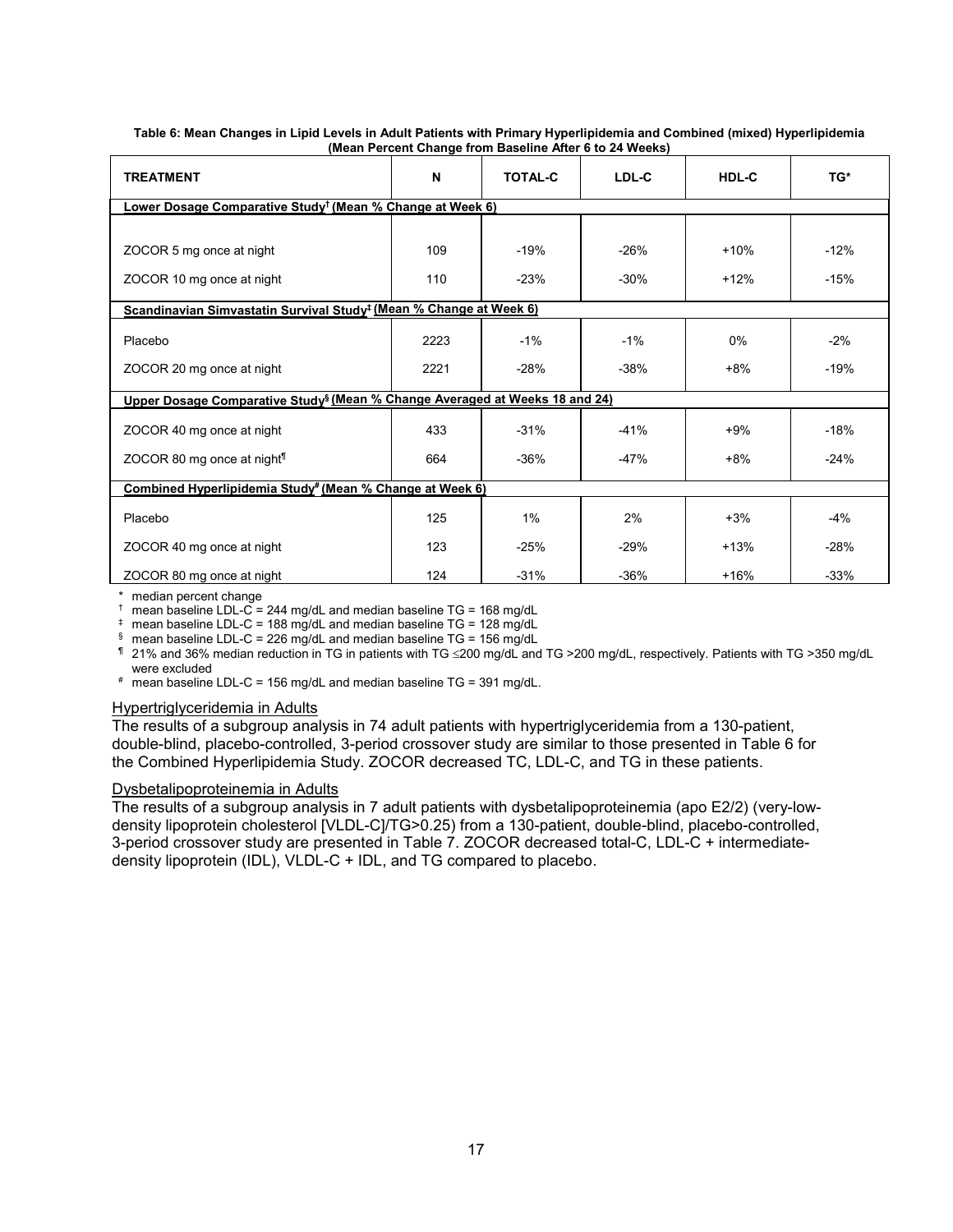| <b>TREATMENT</b> | N | <b>Total-C</b>      | LDL-C + IDL         | HDL-C               | TG                  | VLDL-C+<br><b>IDL</b> | Non-HDL-C           |
|------------------|---|---------------------|---------------------|---------------------|---------------------|-----------------------|---------------------|
| Placebo          |   | $-8%$<br>(-24, +34) | $-8%$<br>(-27, +23) | $-2%$<br>(-21, +16) | $+4%$<br>(-22, +90) | $-4%$<br>(-28, +78)   | $-8%$<br>(-26, -39) |
| ZOCOR 40         |   | $-50%$              | $-50%$              | $+7%$               | $-41%$              | $-58%$                | $-57%$              |
| mg/day           |   | (-66, -39)          | (-60, -31)          | $(-8, +23)$         | (-74, -16)          | (-90, -37)            | (-72, -44)          |
| ZOCOR 80         |   | $-52%$              | $-51%$              | $+7%$               | $-38%$              | $-60%$                | -59%                |
| mg/day           |   | (-55, -41)          | (-57, -28)          | $(-5, +29)$         | (-58, +2)           | (-72, -39)            | (-61, -46)          |

**Table 7: Lipid Effects in Adult Patients with Dysbetalipoproteinemia Over Six Weeks [Median Percent Change (min, max) from Baseline]\***

The median baseline values (mg/dL) were: total-C = 324, LDL-C = 121, HDL-C = 31, TG = 411, VLDL-C = 170, and non-HDL-C = 291.

# Homozygous Familial Hypercholesterolemia

In a controlled clinical study, 12 patients 15-39 years of age with homozygous familial hypercholesterolemia (HoFH) received ZOCOR 40 mg/day in a single dose, or 80 mg/day in 3 divided doses. In 12 patients the mean LDL-C changes at 9 weeks for the 40- and 80-mg doses were -13.7% (range -22.5% to -4.9%) and -24.6% (range -37.3% to -11.9%), respectively.

# Pediatric Patients 10 Years of Age and Older with HeFH

In a double-blind, placebo-controlled study, 175 pediatric patients (99 boys and 76 post-menarchal girls) 10 years of age and older (mean age 14 years old) with heterozygous familial hypercholesterolemia (HeFH) were randomized to ZOCOR (n=106) or placebo (n=67) for 24 weeks (base study). To be included in the study, patients were required to have a baseline LDL-C level between 160 and 400 mg/dL and at least one parent with an LDL-C level >189 mg/dL. The dosage of ZOCOR (once daily in the evening) was 10 mg for the first 8 weeks, 20 mg for the second 8 weeks, and 40 mg thereafter. In a 24 week extension, 144 patients elected to continue therapy with ZOCOR 40 mg or placebo.

ZOCOR significantly decreased plasma levels of total-C, LDL-C, and apolipoprotein B (ApoB) (see Table 8) in the HeFH study. Results from the extension at 48 weeks were comparable to the results at Week 24.

The safety and effectiveness of dosages above 40 mg daily have not been studied in pediatric patients with HeFH. The long-term efficacy of ZOCOR therapy in pediatric patients to reduce morbidity and mortality in adulthood has not been established.

| <b>Dosage</b> | <b>Duration</b> | N   |                                    | <b>Total-C</b>             | LDL-C                        | HDL-C                    | TG*                       | ApoB                        |
|---------------|-----------------|-----|------------------------------------|----------------------------|------------------------------|--------------------------|---------------------------|-----------------------------|
| Placebo       | 24 Weeks        | 67  | % Change from<br>Baseline (95% CI) | $+1.6%$<br>$(-2.2, 5.3)$   | $+1.1%$<br>$(-3.4, 5.5)$     | $+3.6%$<br>$(-0.7, 8.0)$ | $-3.2%$<br>$(-11.8, 5.4)$ | $-0.5%$<br>(-4.7, 3.6)      |
|               |                 |     | Mean baseline, mg/dL<br>(SD)       | 279<br>(52)                | 212<br>(49)                  | 47<br>(12)               | 90<br>(51)                | 186<br>(38)                 |
| <b>ZOCOR</b>  | 24 Weeks        | 106 | % Change from<br>Baseline (95% CI) | -26.5%<br>$(-29.6, -23.3)$ | $-36.8%$<br>$(-40.5, -33.0)$ | $+8.3%$<br>(4.6, 11.9)   | $-7.9%$<br>$(-15.8, 0.0)$ | $-32.4\%$<br>(-35.9, -29.0) |
|               |                 |     | Mean baseline, mg/dL<br>(SD)       | 270<br>(44)                | 204<br>(42)                  | 48<br>(9)                | 78<br>(46)                | 180<br>(34)                 |

**Table 8: Lipid Effects in Pediatric Patients 10 Years of Age and Older with Heterozygous Familial Hypercholesterolemia (Mean Percent Change from Baseline)**

\* median percent change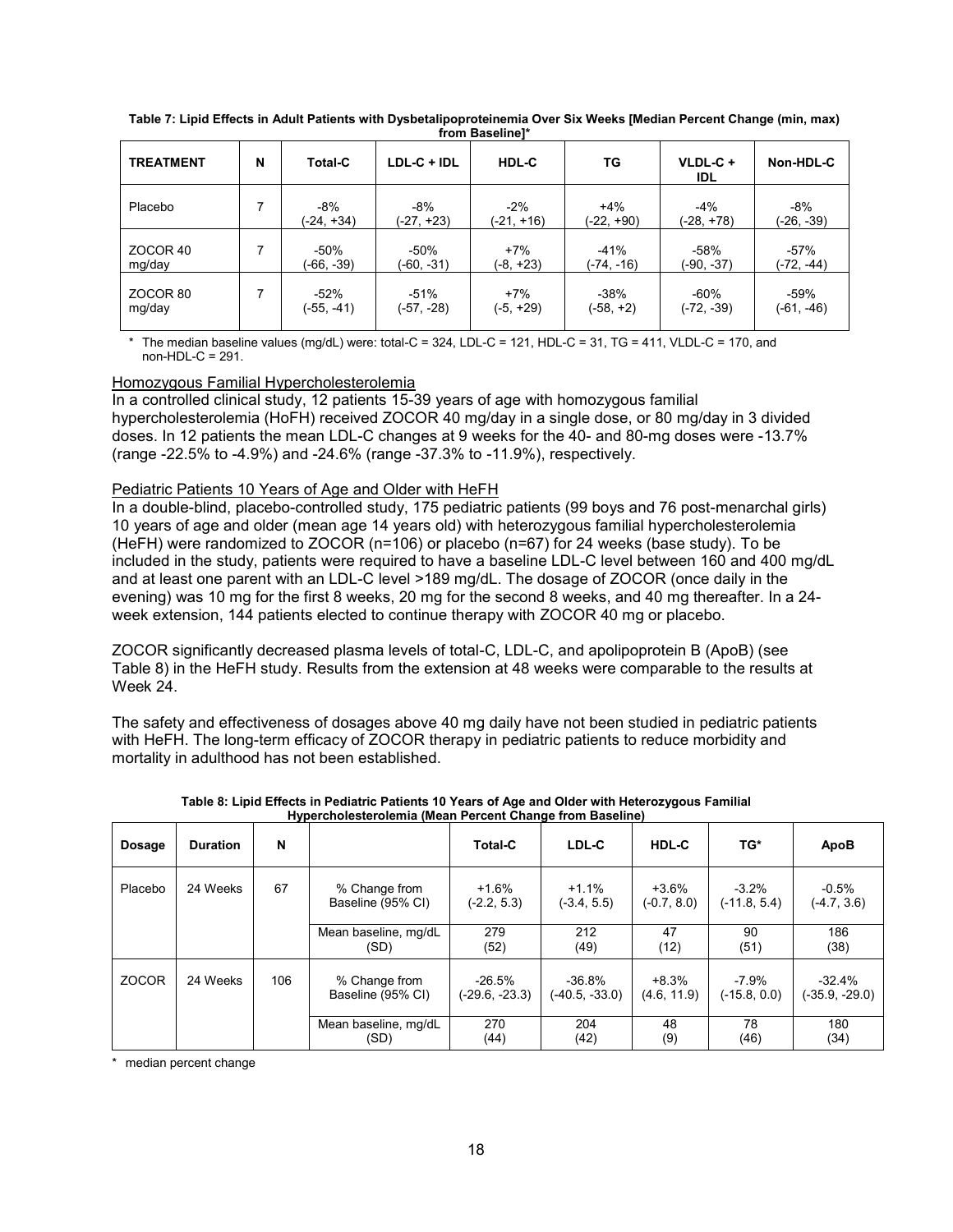# **16 HOW SUPPLIED/STORAGE AND HANDLING**

| Strength*       | <b>How Supplied</b>         | <b>NDC</b>          | <b>Tablet Description</b> |
|-----------------|-----------------------------|---------------------|---------------------------|
|                 | unit of use bottles of 30   | 78206-180-01        | peach, oval, marked       |
| $10 \text{ mg}$ | unit of use hottles of $00$ | <b>70000 100 00</b> | and plain on the oth      |

ZOCOR tablets are supplied as follows:

| $10 \text{ mg}$                                                                                                                                                    | unit of use bottles of 30 | 78206-180-01 | peach, oval, marked MSD 735 on one side  |  |  |  |
|--------------------------------------------------------------------------------------------------------------------------------------------------------------------|---------------------------|--------------|------------------------------------------|--|--|--|
|                                                                                                                                                                    | unit of use bottles of 90 | 78206-180-02 | and plain on the other                   |  |  |  |
| $20 \text{ mg}$                                                                                                                                                    | unit of use bottles of 30 | 78206-181-01 | tan, oval, marked MSD 740 on one side    |  |  |  |
|                                                                                                                                                                    | unit of use bottles of 90 | 78206-181-02 | and plain on the other                   |  |  |  |
| 40 mg                                                                                                                                                              | unit of use bottles of 30 | 78206-182-01 | brick red, oval, marked MSD 749 on one   |  |  |  |
|                                                                                                                                                                    | unit of use bottles of 90 | 78206-182-02 | side and plain on the other              |  |  |  |
| 80 mg                                                                                                                                                              | unit of use bottles of 30 | 78206-179-01 | brick red, capsule-shaped, marked 543 on |  |  |  |
|                                                                                                                                                                    | unit of use bottles of 90 | 78206-179-02 | one side and 80 on the other             |  |  |  |
| $\mathbf{r}$ , $\mathbf{r}$ , $\mathbf{r}$ , $\mathbf{r}$ , $\mathbf{r}$ , $\mathbf{r}$ , $\mathbf{r}$ , $\mathbf{r}$ , $\mathbf{r}$ , $\mathbf{r}$ , $\mathbf{r}$ |                           |              |                                          |  |  |  |

\*The 5 mg strength of ZOCOR is no longer being marketed.

# **Storage**

Store between 5°C to 30°C (41°F to 86°F).

# **17 PATIENT COUNSELING INFORMATION**

### *Myopathy and Rhabdomyolysis*

Advise patients that ZOCOR may cause myopathy and rhabdomyolysis. Inform patients taking the 80 mg daily dose of ZOCOR that they are at an increased risk. Inform patients that the risk is also increased when taking certain types of medication or consuming grapefruit juice and they should discuss all medication, both prescription and over the counter, with their healthcare provider. Instruct patients to inform other healthcare providers prescribing a new medication or increasing the dose of an existing medication that they are taking ZOCOR. Instruct patients to promptly report any unexplained muscle pain, tenderness or weakness particularly if accompanied by malaise or fever *[see Contraindications (4), Warnings and Precautions (5.1), and Drug Interactions (7.1)]*.

# *Hepatic Dysfunction*

Inform patients that ZOCOR may cause liver enzyme elevations and possibly liver failure. Advise patients to promptly report fatigue, anorexia, right upper abdominal discomfort, dark urine or jaundice *[see Warnings and Precautions (5.3)]*.

# *Increases in HbA1c and Fasting Serum Glucose Levels*

Inform patients that increases in HbA1c and fasting serum glucose levels may occur with ZOCOR. Encourage patients to optimize lifestyle measures, including regular exercise, maintaining a healthy body weight, and making healthy food choices *[see Warnings and Precautions (5.4)]*.

# *Pregnancy*

Advise pregnant patients and patients who can become pregnant of the potential risk to a fetus. Advise patients to inform their healthcare provider of a known or suspected pregnancy to discuss if ZOCOR should be discontinued *[see Use in Specific Populations (8.1)]*.

# *Lactation*

Advise patients that breastfeeding is not recommended during treatment with ZOCOR *[see Use in Specific Populations (8.2)]*.

Manuf. for: Organon LLC, a subsidiary of · ORGANON & Co., Jersey City, NJ 07302, USA

Manufactured by: